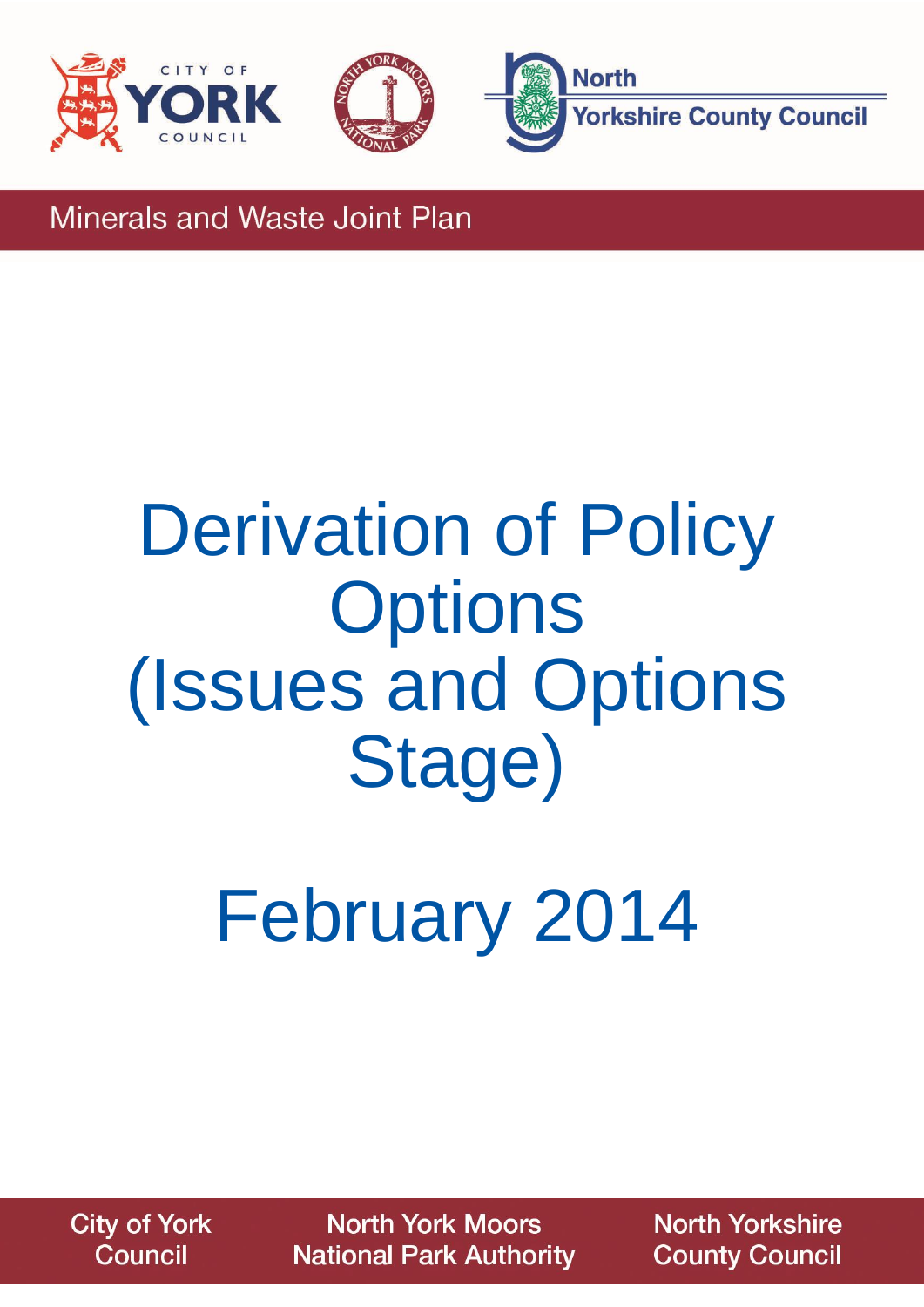| DERIVATION OF POLICY OPTIONS AT ISSUES AND OPTIONS STAGE -<br><b>SUMMARY TABLE</b> |                                                                 |                     |                                                                                                                                                                                                                                                                                                                                                                                                                                                                              |  |  |
|------------------------------------------------------------------------------------|-----------------------------------------------------------------|---------------------|------------------------------------------------------------------------------------------------------------------------------------------------------------------------------------------------------------------------------------------------------------------------------------------------------------------------------------------------------------------------------------------------------------------------------------------------------------------------------|--|--|
|                                                                                    | <b>Chapter 5 - Minerals</b>                                     |                     |                                                                                                                                                                                                                                                                                                                                                                                                                                                                              |  |  |
| id                                                                                 | <b>Issue</b>                                                    | Option              | Derivation of Option                                                                                                                                                                                                                                                                                                                                                                                                                                                         |  |  |
| id <sub>01</sub>                                                                   | Broad geographical<br>approach to supply of<br>aggregate        | 1                   | Reflects the emphasis in national<br>planning policy on maintenance of<br>landbanks of aggregate from outside<br>NPs, AONBs; the lack of apparent<br>commercial interest in development of<br>any resources in the City of York area,<br>and; consultation responses at first<br>consultation stage.                                                                                                                                                                         |  |  |
|                                                                                    |                                                                 | $\overline{2}$      | Reflects the reference in the NPPF that<br>all MPA areas with resources have a role<br>to play in the provision of aggregates,<br>whilst acknowledging strong policy<br>constraints on supply from National Park<br>and AONB areas. Also reflects<br>responses at first consultation stage.                                                                                                                                                                                  |  |  |
| id <sub>02</sub>                                                                   | Locational approach to<br>new sources of supply<br>of aggregate | $\mathbf 1$         | Reflects the national policy (NPPF<br>paragraph 30) emphasis on reducing<br>impacts associated with transport<br>including reduction in overall transport<br>distances, as well as evidence on current<br>markets and expected future markets for<br>minerals worked in the area. Also<br>reflects responses at first consultation<br>stage.                                                                                                                                 |  |  |
|                                                                                    |                                                                 | $\overline{2}$<br>3 | Reflects the potential for uncertainty in<br>future relationships between aggregates<br>supply and market areas and the<br>potential benefits of a locational<br>approach which could facilitate<br>movement of aggregate to a range of<br>market destinations.<br>Reflects a more flexible industry-led<br>approach where the identification of<br>suitable resources is given more priority<br>relative to an approach linking supply<br>locations with potential markets. |  |  |
| id <sub>03</sub>                                                                   | Calculating sand and<br>gravel provision                        | $\mathbf{1}$        | This option reflects the 'baseline' position<br>in the NY LAA 2013 and discussion<br>contained in the NYCC Aggregates<br>Discussion Paper (June 2013).                                                                                                                                                                                                                                                                                                                       |  |  |
|                                                                                    |                                                                 | $\overline{2}$      | Reflects a higher demand scenario<br>taking into account potential for stronger<br>growth in requirements for sand and<br>gravel, based on consultation feedback<br>from industry during preparation of the                                                                                                                                                                                                                                                                  |  |  |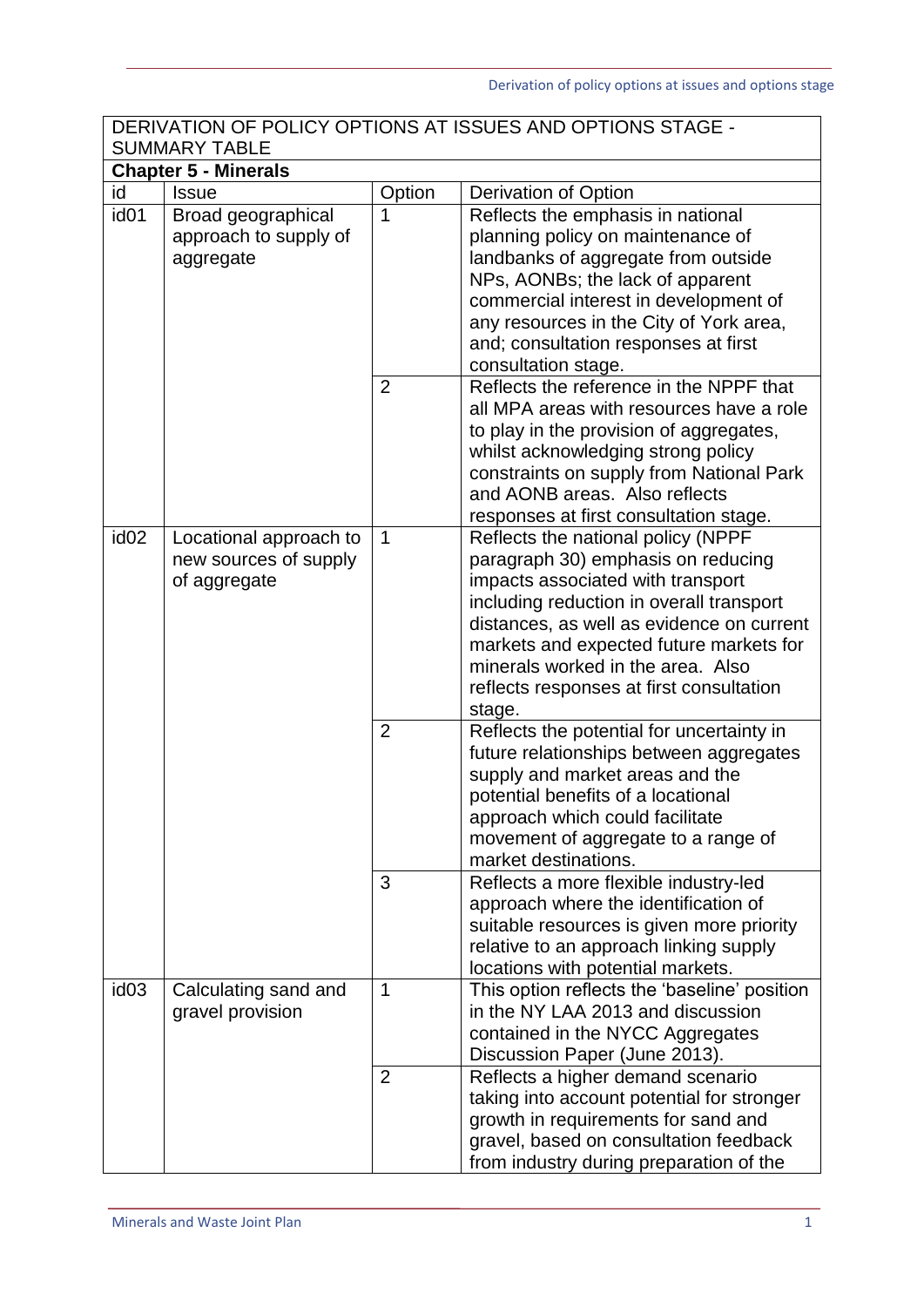|                  |                         |                | NY LAA 2013 and discussion contained<br>in the NYCC Aggregates Discussion<br>Paper (June 2013). |
|------------------|-------------------------|----------------|-------------------------------------------------------------------------------------------------|
|                  |                         |                |                                                                                                 |
|                  |                         | 3              | Represents an alternative approach to                                                           |
|                  |                         |                | future sand and gravel provision under a                                                        |
|                  |                         |                | higher demand scenario.                                                                         |
|                  |                         | $\overline{4}$ | Reflects a more flexible approach to                                                            |
|                  |                         |                | future provision based on a 'plan, monitor                                                      |
|                  |                         |                | and manage' approach, taking into                                                               |
|                  |                         |                | account a number of consultation                                                                |
|                  |                         |                |                                                                                                 |
|                  |                         |                | responses at first consultation stage                                                           |
|                  |                         |                | seeking a degree of flexibility in                                                              |
|                  |                         |                | provision.                                                                                      |
|                  |                         | 5              | Reflects the potential for increased                                                            |
|                  |                         |                | contribution from alternatives to land won                                                      |
|                  |                         |                | primary aggregate based on evidence in                                                          |
|                  |                         |                | the NY LAA 2013 and discussion                                                                  |
|                  |                         |                | contained in the NYCC Aggregates                                                                |
|                  |                         |                |                                                                                                 |
|                  |                         |                | Discussion Paper (June 2013).                                                                   |
|                  |                         | 6              | Reflects the potential for increased                                                            |
|                  |                         |                | supply from elsewhere into markets                                                              |
|                  |                         |                | served by NY based on evidence in the                                                           |
|                  |                         |                | NY LAA 2013 and discussion contained                                                            |
|                  |                         |                | in the NYCC Aggregates Discussion                                                               |
|                  |                         |                | Paper (June 2013), as well as                                                                   |
|                  |                         |                | information in LAAs for adjacent areas                                                          |
|                  |                         |                | and the Yorkshire and Humber marine                                                             |
|                  |                         |                | aggregates study.                                                                               |
|                  |                         | Potential      | The potential to limit exports of sand and                                                      |
|                  |                         | option         | gravel was raised in consultation. This                                                         |
|                  |                         |                | has not been taken forward as it is not                                                         |
|                  |                         | not            |                                                                                                 |
|                  |                         | taken          | considered such an approach would be                                                            |
|                  |                         | forward        | compatible with national policy (NPPF                                                           |
|                  |                         |                | paragraph145) relating to supply of                                                             |
|                  |                         |                | aggregate or is compatible with evidence                                                        |
|                  |                         |                | about cross-boundary movements of                                                               |
|                  |                         |                | aggregate and the likely future                                                                 |
|                  |                         |                | requirement for these.                                                                          |
| id <sub>04</sub> | Overall distribution of | $\mathbf 1$    | Reflects the historic/current approach to                                                       |
|                  | sand and gravel         |                | distribution of sand and gravel provision                                                       |
|                  | provision               |                | (eg as reflected in the North Yorkshire                                                         |
|                  |                         |                | Minerals Local Plan 1997).                                                                      |
|                  |                         | 2              | Reflects evidence (eg Yorkshire and                                                             |
|                  |                         |                | Humber area LAAs and discussion                                                                 |
|                  |                         |                | contained in the NYCC Aggregates                                                                |
|                  |                         |                |                                                                                                 |
|                  |                         |                | Discussion Paper (June 2013))                                                                   |
|                  |                         |                | suggesting ongoing/increasing                                                                   |
|                  |                         |                | constraints on land based sand and                                                              |
|                  |                         |                | gravel supply into market areas to the                                                          |
|                  |                         |                | south of the Plan area.                                                                         |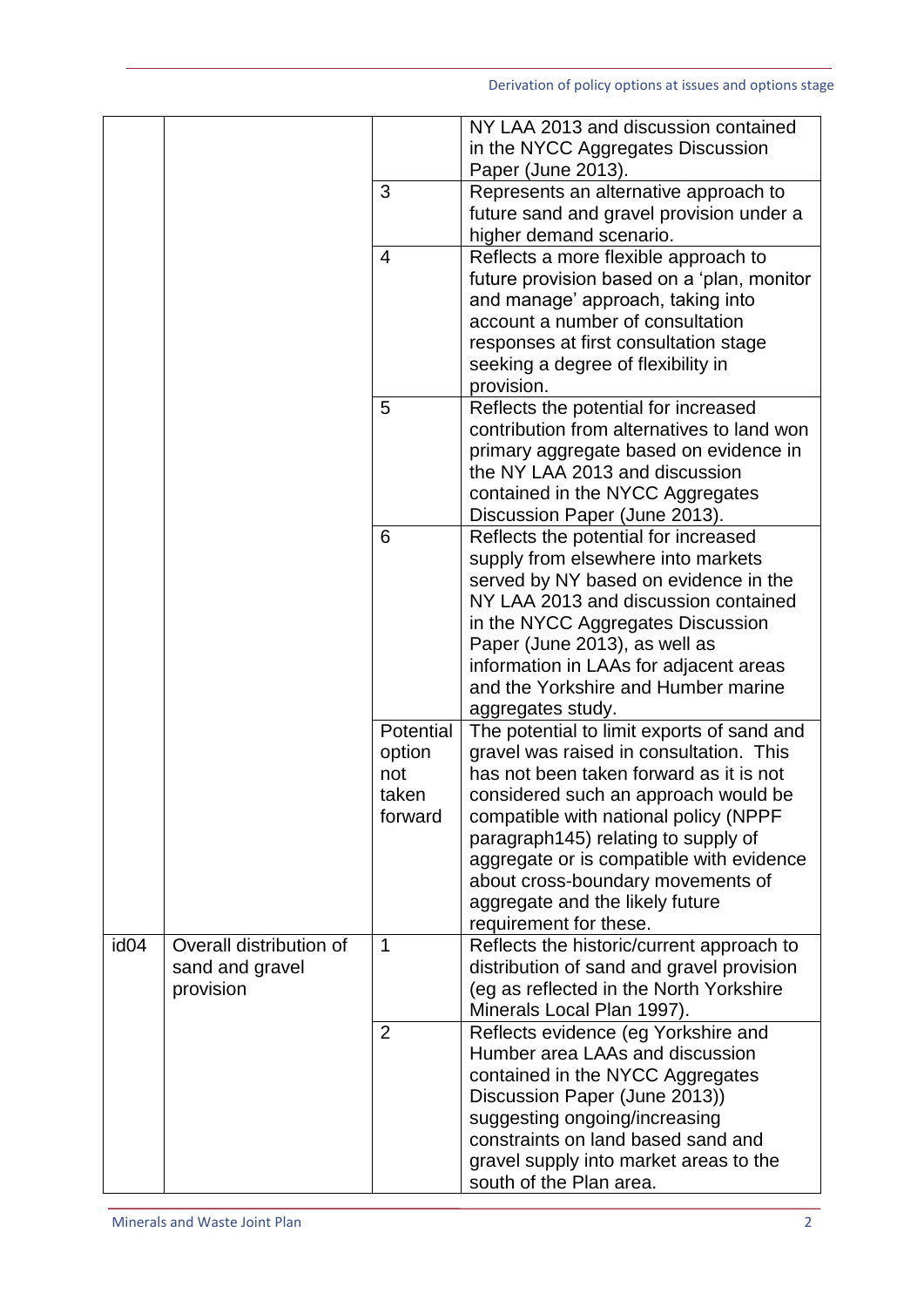|                  |                      | 3              | Reflects a possible alternative scenario                                |
|------------------|----------------------|----------------|-------------------------------------------------------------------------|
|                  |                      |                | where increasing demand                                                 |
|                  |                      |                | pressures/supply constraints in markets                                 |
|                  |                      |                | to the north of the Plan area are more                                  |
|                  |                      |                | significant than those to the south, eg as                              |
|                  |                      |                | possibly reflected in the increased                                     |
|                  |                      |                | proportion of sand and gravel sales to                                  |
|                  |                      |                | the North East between 2005 and 2009                                    |
|                  |                      |                |                                                                         |
|                  |                      |                | (NY LAA 2013 and discussion contained                                   |
|                  |                      |                | in the NYCC Aggregates Discussion                                       |
|                  |                      |                | Paper (June 2013)).                                                     |
|                  |                      | $\overline{4}$ | Reflects a more flexible approach taking                                |
|                  |                      |                | into account potential uncertainties in                                 |
| id <sub>05</sub> | Landbanks for sand   | $\mathbf 1$    | future patterns of demand.<br>Reflects the historic/current approach to |
|                  | and gravel           |                | sand and gravel landbanks (eg as                                        |
|                  |                      |                | reflected in the North Yorkshire Minerals                               |
|                  |                      |                | Local Plan 1997) as well as national                                    |
|                  |                      |                | policy requirements (NPPF Paragraph                                     |
|                  |                      |                | 145) and views expressed at first                                       |
|                  |                      |                | consultation stage.                                                     |
|                  |                      | $\overline{2}$ | Would operate in association with a                                     |
|                  |                      |                | corresponding option relating to                                        |
|                  |                      |                | distribution of sand and gravel provision                               |
|                  |                      |                | (see option 4 above).                                                   |
|                  |                      | 3              | Would help support the maintenance of                                   |
|                  |                      |                | landbanks in line with national policy                                  |
|                  |                      |                | (NPPF paragraph 145).                                                   |
| id <sub>06</sub> | Safeguarding of sand | $\mathbf{1}$   | Reflects evidence on safeguarding of                                    |
|                  | and gravel resources |                | sand and gravel resources in the Plan                                   |
|                  |                      |                | area undertaken by BGS (2011 and                                        |
|                  |                      |                | 2013) for the Authorities, including the                                |
|                  |                      |                | views from local industry consultation.                                 |
|                  |                      | 2              | Reflects the generic approach to                                        |
|                  |                      |                | safeguarding of sand and gravel set out                                 |
|                  |                      |                | in National mineral safeguarding in                                     |
|                  |                      |                | England: good practice advice (BGS                                      |
|                  |                      |                | $2011$ ).                                                               |
|                  |                      | 3              | Reflects national policy constraints                                    |
|                  |                      |                | (NPPF paragraph 115 & 144) on                                           |
|                  |                      |                | development including aggregates                                        |
|                  |                      |                | working in National Parks and AONBs                                     |
|                  |                      |                | and physical constraints to working in                                  |
|                  |                      |                | urban areas.                                                            |
|                  |                      | $\overline{4}$ | Reflects evidence on sand and gravel                                    |
|                  |                      |                | resources in the North Yorkshire Sand                                   |
|                  |                      |                | and Gravel Assessment (BGS 2011)                                        |
|                  |                      |                | including views from local industry                                     |
|                  |                      |                | consultation on the size of potentially                                 |
|                  |                      |                | workable deposits.                                                      |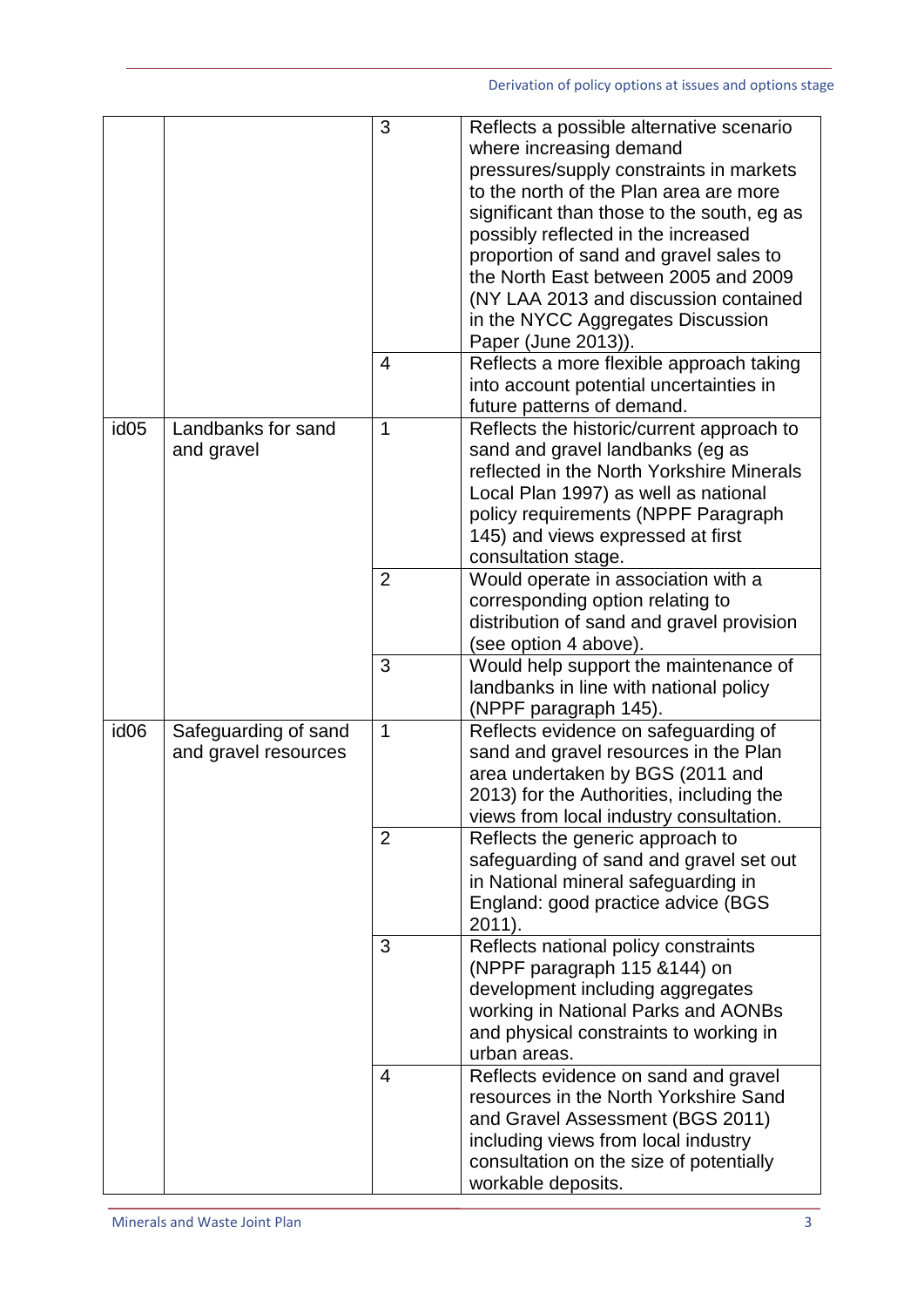|                  |                                                 | 5              | Would introduce flexibility to help ensure<br>safeguarding of resources not identified                                                                                                                                                                 |
|------------------|-------------------------------------------------|----------------|--------------------------------------------------------------------------------------------------------------------------------------------------------------------------------------------------------------------------------------------------------|
| id <sub>07</sub> | Provision of crushed<br>rock                    | 1              | earlier in plan preparation.<br>This option reflects the 'baseline' position<br>in the NY LAA 2013 and discussion<br>contained in the NYCC Aggregates                                                                                                  |
|                  |                                                 |                | Discussion Paper (June 2013).                                                                                                                                                                                                                          |
|                  |                                                 | $\overline{2}$ | Reflects a potential alternative approach<br>taking into account evidence (eg NY LAA<br>2013 and discussion contained in the<br><b>NYCC Aggregates Discussion Paper</b><br>(June 2013)) on the future supply<br>circumstances for Magnesian limestone. |
|                  |                                                 | 3              | Reflects a more positive assumption<br>about future supply of alternatives to<br>primary aggregate taking into account<br>national policy support (NPPF paragraph<br>143) for such supply.                                                             |
| id <sub>08</sub> | Maintenance of<br>landbanks for crushed<br>rock | 1              | Reflects the historic/current approach to<br>sand and gravel landbanks (eg as<br>reflected in the North Yorkshire Minerals<br>Local Plan 1997) as well as national<br>policy requirements (NPPF paragraph<br>145).                                     |
|                  |                                                 | $\overline{2}$ | Would operate in association with a<br>corresponding option relating to crushed<br>rock provision (see options 2 and 3<br>above) and reflects views expressed at<br>first consultation stage.                                                          |
|                  |                                                 | 3              | Reflects national policy constraints<br>(NPPF paragraph 115 & 144) on<br>development including aggregates<br>working in National Parks and AoNBs.                                                                                                      |
|                  |                                                 | $\overline{4}$ | Would introduce flexibility to help ensure<br>safeguarding of resources not identified<br>earlier in plan preparation.                                                                                                                                 |
| id <sub>09</sub> | Safeguarding crushed<br>rock                    | $\mathbf 1$    | Reflects evidence on safeguarding of<br>sand and gravel resources in the Plan<br>area undertaken by BGS (2011 and<br>2013) for the Authorities, including views<br>from local industry consultation.                                                   |
|                  |                                                 | $\overline{2}$ | Reflects the generic approach to<br>safeguarding of sand and gravel set out<br>in National mineral safeguarding in<br>England: good practice advice (BGS<br>2011).                                                                                     |
|                  |                                                 | 3              | Reflects national policy constraints<br>(NPPF paragraph 115 & 144) on<br>development including aggregates                                                                                                                                              |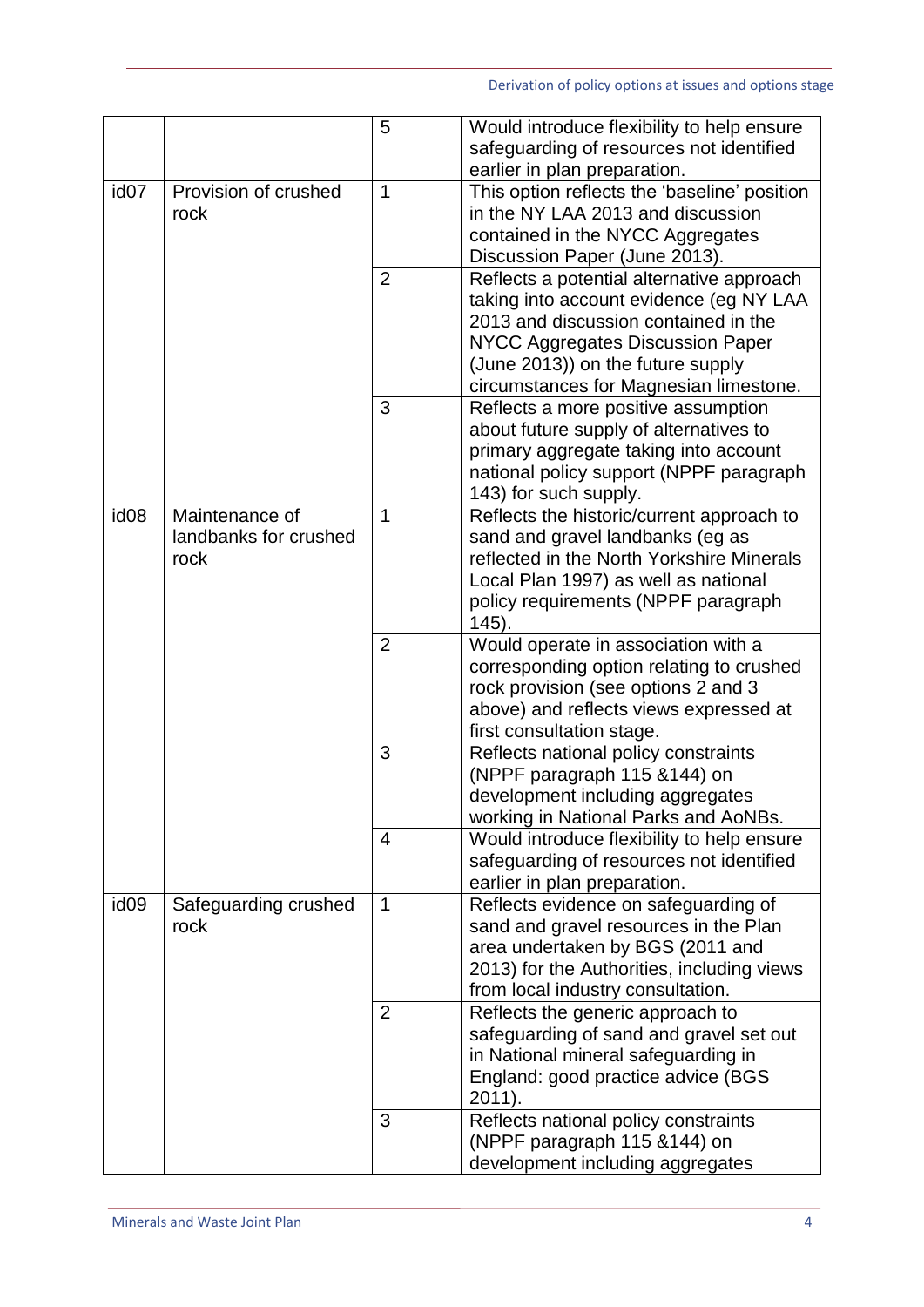|                    |                                        |                | working in National Parks and AONBs                            |
|--------------------|----------------------------------------|----------------|----------------------------------------------------------------|
|                    |                                        |                | and physical constraints to working in                         |
|                    |                                        |                | urban areas.                                                   |
|                    |                                        | $\overline{4}$ | Would introduce flexibility to help ensure                     |
|                    |                                        |                | safeguarding of resources not identified                       |
|                    |                                        |                | earlier in plan preparation.                                   |
| id <sub>10</sub>   | Concreting sand and<br>gravel delivery | $\mathbf 1$    | Reflects the national policy position<br>(NPPF paragraph 145). |
|                    |                                        | $\overline{2}$ | Reflects an alternative approach placing                       |
|                    |                                        |                | a greater focus on site allocations of                         |
|                    |                                        |                | more strategic significance.                                   |
|                    |                                        | 3              | Represents a more flexible approach as                         |
|                    |                                        |                | suggested in some responses to earlier                         |
|                    |                                        |                | consultation.                                                  |
| id11               | <b>Building sand delivery</b>          | 1              | Reflects the national policy position<br>(NPPF paragraph 145). |
|                    |                                        | $\overline{2}$ | Represents a more flexible approach as                         |
|                    |                                        |                | suggested in some responses to earlier                         |
|                    |                                        |                | consultation.                                                  |
| $\overline{id}$ 12 | Magnesian limestone                    | $\mathbf 1$    | Reflects the national policy position                          |
|                    | delivery                               |                | (NPPF paragraph 145).                                          |
|                    |                                        | $\overline{2}$ | Represents a more flexible approach as                         |
|                    |                                        |                | suggested in some responses to earlier                         |
|                    |                                        |                | consultation.                                                  |
| id <sub>13</sub>   | Unallocated                            | $\mathbf 1$    | Represents a balanced approach                                 |
|                    | extensions to existing                 |                | between flexibility and a 'plan-led                            |
|                    | aggregates quarries                    |                | approach'.                                                     |
|                    |                                        | 2              | Reflects a more flexible approach.                             |
|                    |                                        | $\overline{3}$ | Represents a more restrictive 'plan-led'                       |
|                    |                                        |                | approach.                                                      |
|                    |                                        | Potential      | Limiting extensions only to sites where                        |
|                    |                                        | option         | existing reserves are exhausted, or                            |
|                    |                                        | not            | where restoration of previous areas has                        |
|                    |                                        | taken          | been carried out were suggested in                             |
|                    |                                        | forward        | consultation responses. Options for                            |
|                    |                                        |                | these have not been developed as they                          |
|                    |                                        |                | are not considered to be compatible with                       |
|                    |                                        |                | maintaining a steady and adequate                              |
|                    |                                        |                | supply of aggregate, in line with national                     |
|                    |                                        |                | policy (NPPF paragraph 145).                                   |
| id14               | Supply of alternatives                 | $\mathbf 1$    | Reflects support in national policy (NPPF                      |
|                    | to landwon primary                     |                | paragraph 143) for the use of alternatives                     |
|                    | aggregate                              |                | to primary land-won aggregate as well as                       |
|                    |                                        |                | comments received at first consultation                        |
|                    |                                        |                | stage.                                                         |
|                    |                                        | $\overline{2}$ | Reflects support in national policy (NPPF                      |
|                    |                                        |                | paragraph 143) for the use of recycled                         |
|                    |                                        |                | aggregate as an alternative to primary                         |
|                    |                                        |                | land-won aggregate as well as                                  |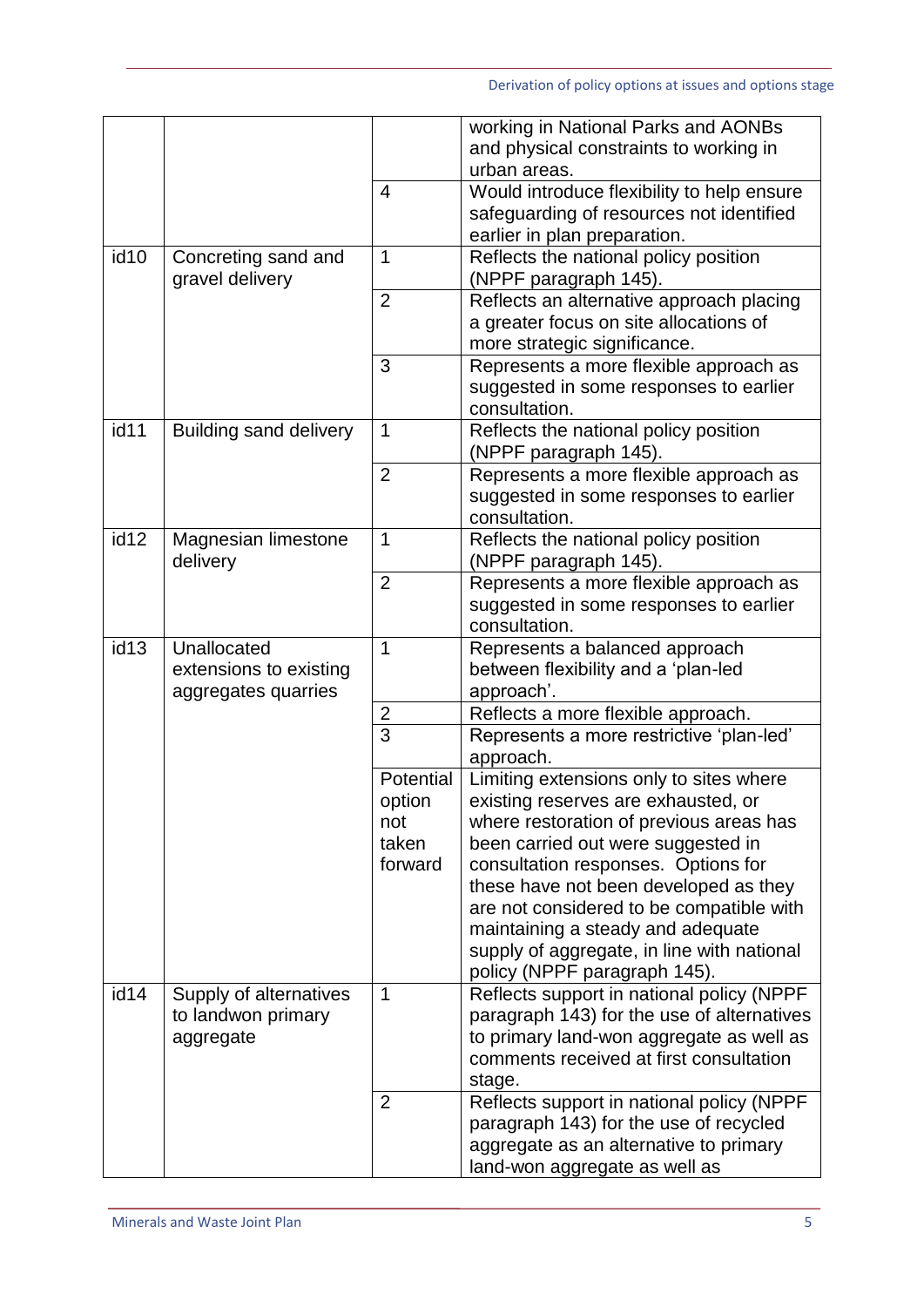|                  |                                        |                | comments received at first consultation                                             |
|------------------|----------------------------------------|----------------|-------------------------------------------------------------------------------------|
|                  |                                        |                | stage.                                                                              |
| id <sub>15</sub> | Continuity of supply of<br>silica sand | $\mathbf{1}$   | Reflects national policy (NPPF paragraph<br>146) relating to supply of silica sand. |
|                  |                                        | $\overline{2}$ | Reflects the substantial constraints which                                          |
|                  |                                        |                | may impact on further development of                                                |
|                  |                                        |                | the Blubberhouses quarry site as well as                                            |
|                  |                                        |                | views received at first consultation stage.                                         |
|                  |                                        | 3              | Represents a more flexible approach.                                                |
| id <sub>16</sub> | Silica sand resources                  | $\mathbf{1}$   | Reflects evidence on safeguarding of                                                |
|                  | safeguarding                           |                | sand and gravel resources in the Plan                                               |
|                  |                                        |                | area undertaken by BGS (2011) for                                                   |
|                  |                                        |                | NYCC, including views from local                                                    |
|                  |                                        |                | industry consultation.                                                              |
|                  |                                        | $\overline{2}$ | Reflects a more limited approach to                                                 |
|                  |                                        |                | safeguarding taking into account                                                    |
|                  |                                        |                | evidence about the likely extent of future                                          |
|                  |                                        |                | working of silica sand during the plan                                              |
|                  |                                        |                | period.                                                                             |
|                  |                                        | 3              | Reflects national policy constraints                                                |
|                  |                                        |                | (NPPF paragraph 144) on mineral                                                     |
|                  |                                        |                | working in highly sensitive locations.                                              |
|                  |                                        | $\overline{4}$ | Would introduce flexibility to help ensure                                          |
|                  |                                        |                | safeguarding of resources not identified                                            |
|                  |                                        |                | earlier in plan preparation.                                                        |
| id17             | Continuity of supply of                | $\mathbf 1$    | Reflects a more specific approach to                                                |
|                  | clay                                   |                | provision of clay in line with national                                             |
|                  |                                        |                | policy (NPPF paragraph 146) and<br>industry evidence on potential future            |
|                  |                                        |                | requirements.                                                                       |
|                  |                                        | $\overline{2}$ | Represents a more flexible approach to                                              |
|                  |                                        |                | meeting future requirements.                                                        |
|                  |                                        | 3              | Provides additional flexibility in the                                              |
|                  |                                        |                | supply of clay.                                                                     |
| id18             | Incidental working of                  | $\mathbf 1$    | Reflects a flexible approach to the                                                 |
|                  | clay in association with               |                | working of clay.                                                                    |
|                  | other minerals                         | $\overline{2}$ | Represents a more restrictive approach                                              |
|                  |                                        |                | which may help support the use of                                                   |
|                  |                                        |                | alternatives to primary minerals, in line                                           |
|                  |                                        |                | with national policy (NPPF paragraph                                                |
|                  |                                        |                | $143$ ).                                                                            |
| id <sub>19</sub> | Clay resources                         | 1              | Reflects evidence on safeguarding of                                                |
|                  | safeguarding                           |                | sand and gravel resources in the Plan                                               |
|                  |                                        |                | area undertaken by BGS (2011) for                                                   |
|                  |                                        |                | NYCC, including views from local                                                    |
|                  |                                        |                | industry consultation.                                                              |
|                  |                                        | $\overline{2}$ | Reflects a more limited approach to                                                 |
|                  |                                        |                | safeguarding taking into account                                                    |
|                  |                                        |                | evidence about the likely extent of future                                          |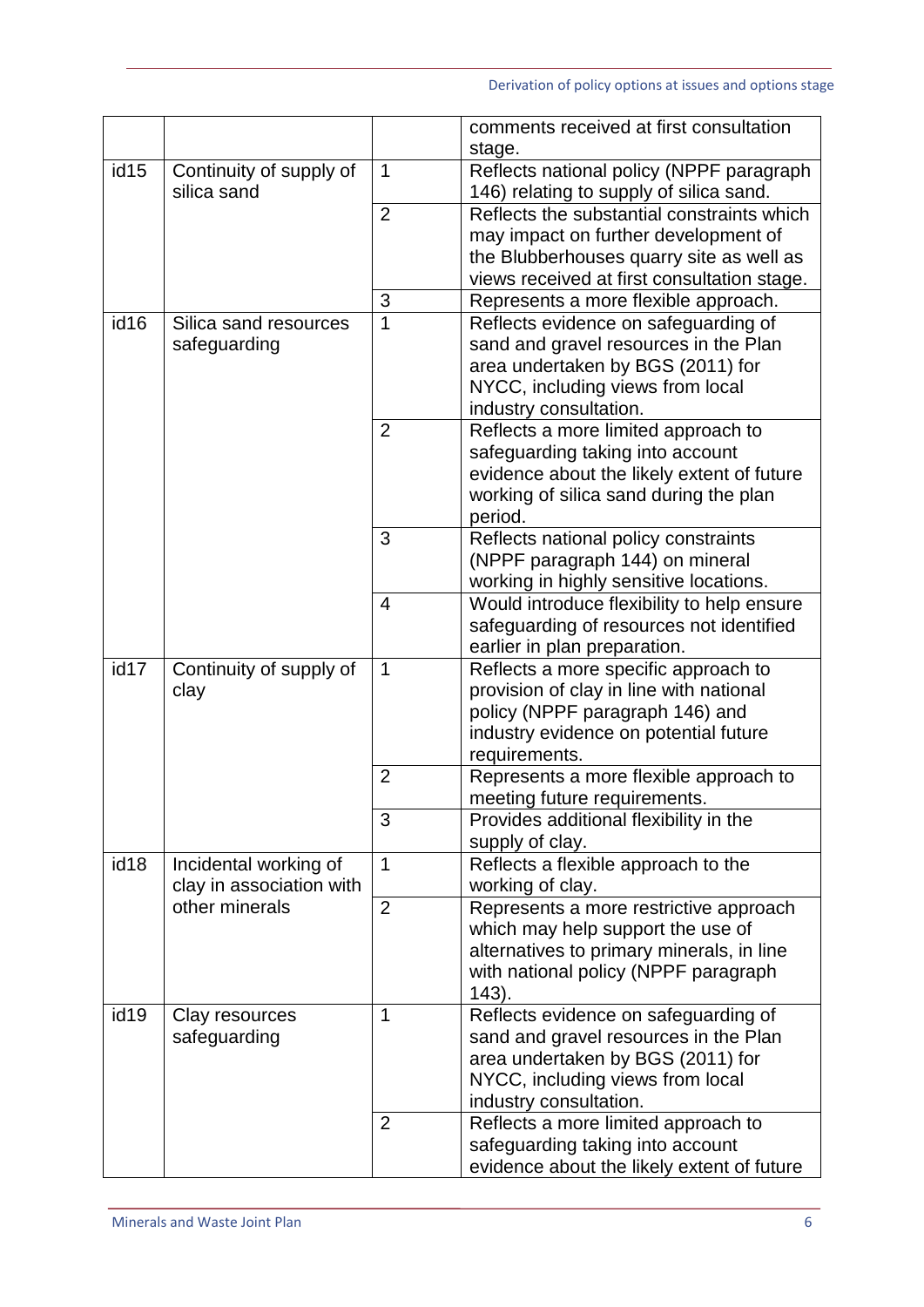|                  |                                           |                     | working of clay during the plan period,<br>relative to the area of potential resource. |
|------------------|-------------------------------------------|---------------------|----------------------------------------------------------------------------------------|
|                  |                                           | 3                   | Reflects national policy constraints                                                   |
|                  |                                           |                     | (NPPF) on mineral working in highly                                                    |
|                  |                                           |                     | sensitive locations.                                                                   |
|                  |                                           | 4                   | Would introduce flexibility to help ensure                                             |
|                  |                                           |                     | safeguarding of resources not identified                                               |
|                  |                                           |                     | earlier in plan preparation.                                                           |
| id <sub>20</sub> | Continuity of supply of<br>building stone | 1                   | Reflects NPPF (paragraph 144) support<br>for the development of building stone         |
|                  |                                           |                     | resources.                                                                             |
|                  |                                           | $\overline{2}$      | Represents an alternative and more                                                     |
|                  |                                           |                     | positive approach to provision of support                                              |
|                  |                                           |                     | for development of building stone                                                      |
|                  |                                           |                     | resources.                                                                             |
|                  |                                           | 3                   | Represents a further alternative                                                       |
|                  |                                           |                     | approach to development of building                                                    |
|                  |                                           |                     | stone resources.                                                                       |
|                  |                                           | Potential<br>option | Provision of a specific landbank for<br>building stone was suggested at first          |
|                  |                                           | not                 | consultation stage but has not been                                                    |
|                  |                                           | taken               | taken forward as an option as adequate                                                 |
|                  |                                           | forward             | data with which to develop and monitor a                                               |
|                  |                                           |                     | landbank is not available.                                                             |
| id <sub>21</sub> | Use of building stone                     | 1                   | Reflects a balanced approach to                                                        |
|                  |                                           |                     | protecting the National Park and AONBs                                                 |
|                  |                                           |                     | from effects of mineral working and                                                    |
|                  |                                           |                     | supporting maintenance / enhancement<br>of the quality of the built environment, in    |
|                  |                                           |                     | line with NPPF policy (paragraph 144).                                                 |
|                  |                                           | $\overline{2}$      | Represents a more restrictive approach                                                 |
|                  |                                           |                     | to utilisation of building stone produced in                                           |
|                  |                                           |                     | the Plan area.                                                                         |
|                  |                                           | 3                   | Represents a more flexible approach to                                                 |
|                  |                                           |                     | use of building stone taking into account                                              |
|                  |                                           |                     | NPPF (paragraph 144) requirements.                                                     |
|                  |                                           | 4                   | Provides additional flexibility in the<br>utilisation of building stone resources.     |
| id <sub>22</sub> | Safeguarding building                     | $\overline{1}$      | Reflects a cautious approach to                                                        |
|                  | stone                                     |                     | safeguarding taking into account                                                       |
|                  |                                           |                     | available evidence on the distribution of                                              |
|                  |                                           |                     | building stone resources (BGS 2011 and                                                 |
|                  |                                           |                     | 2013) and uncertainty about which                                                      |
|                  |                                           |                     | resources may be of future commercial                                                  |
|                  |                                           |                     | interest.                                                                              |
|                  |                                           | $\overline{2}$      | Reflects a more targeted approach to<br>safeguarding based on evidence                 |
|                  |                                           |                     | produced for NYCC by BGS (2011).                                                       |
|                  |                                           | 3                   | Represents a more limited approach to                                                  |
|                  |                                           |                     |                                                                                        |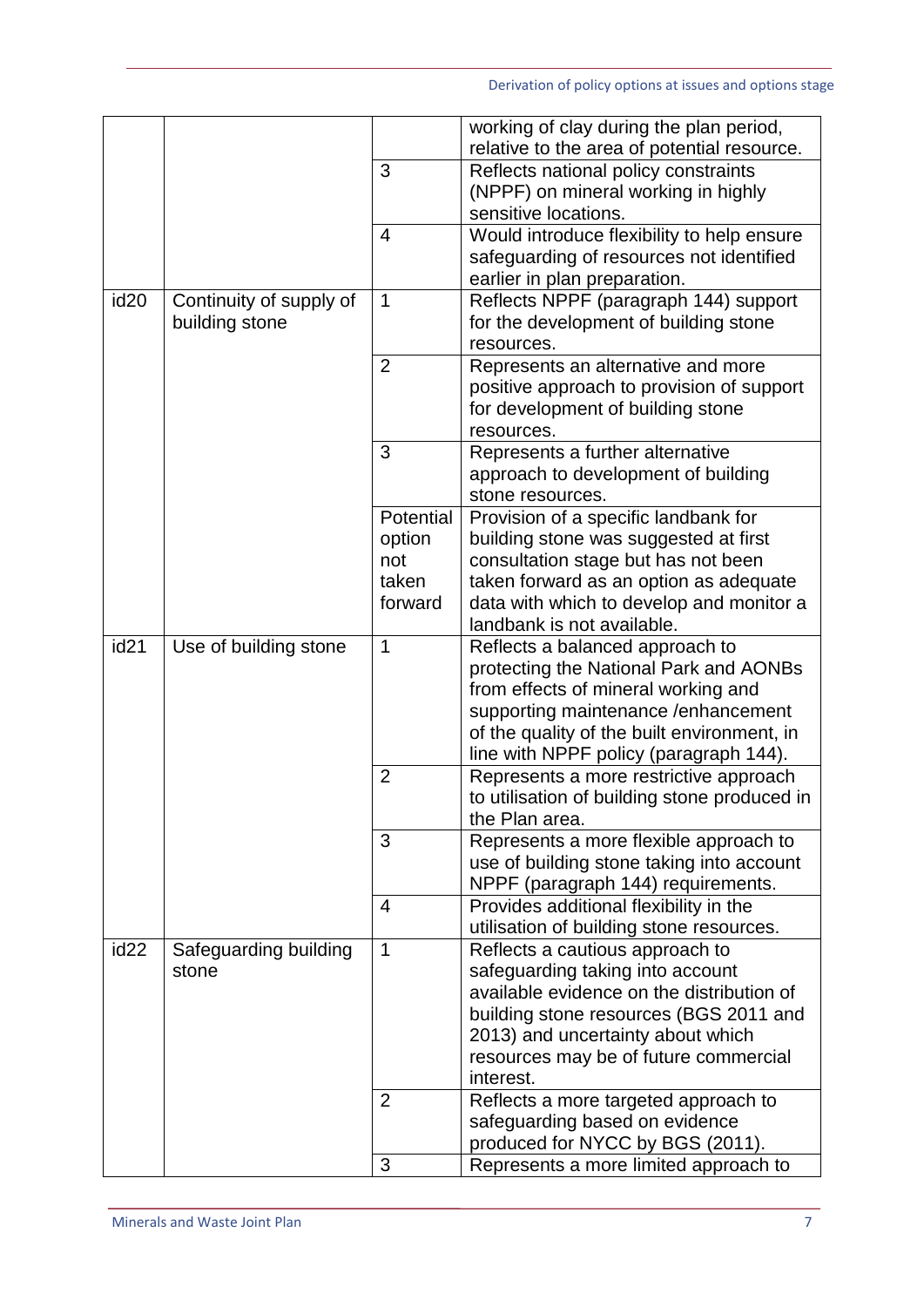|                  |                                                      |                                | safeguarding taking into account the very<br>limited extend of working relative to the<br>extent of the resource.                                                                                                                                                                                                                                                            |
|------------------|------------------------------------------------------|--------------------------------|------------------------------------------------------------------------------------------------------------------------------------------------------------------------------------------------------------------------------------------------------------------------------------------------------------------------------------------------------------------------------|
|                  |                                                      | $\overline{4}$                 | Would introduce flexibility to help ensure<br>safeguarding of resources not identified<br>earlier in plan preparation.                                                                                                                                                                                                                                                       |
| id <sub>23</sub> | Overall spatial options<br>for oil and gas           | $\mathbf 1$                    | Gives a high degree of emphasis to<br>national policy (NPPF paragraph 115)<br>protection to national park and AONBs in<br>relation to mineral working taking into<br>account evidence on the distribution of<br>areas currently licensed by Government<br>for exploration, production and<br>development. Also reflects some views<br>expressed at first consultation stage. |
|                  |                                                      | $\overline{2}$                 | Reflects a more flexible approach whilst<br>also acknowledging national policy on<br>minerals development in sensitive<br>locations.                                                                                                                                                                                                                                         |
|                  |                                                      | 3                              | Takes into account evidence that<br>suggests there may be potential for some<br>flexibility in the location of processing<br>facilities for oil and gas whereas there<br>may be less flexibility over locations for<br>exploration, appraisal and production.<br>Also reflects NPPF (paragraph 115)<br>policy protecting national parks and<br>AONBs from mineral working.   |
| id <sub>24</sub> | Co-ordination of gas<br>extraction and<br>processing | $\mathbf{1}$<br>$\overline{2}$ | Reflects acknowledged potential in the<br>Plan area for shared use of existing gas<br>processing infrastructure (eg as<br>evidenced by recent planning<br>applications) and promotes this for<br>sustainability reasons. Also reflects<br>some views received at first<br>consultations stage.<br>Represents a more flexible approach and                                    |
|                  |                                                      |                                | also reflects other views received at first<br>consultation stage.                                                                                                                                                                                                                                                                                                           |
| id <sub>25</sub> | Gas developments<br>(Exploration and<br>Appraisal)   | 1                              | Reflects the fact that minerals can only<br>be worked where they occur as well as<br>the national policy requirement (NPPF<br>paragraph 115) to protect important<br>assets.                                                                                                                                                                                                 |
| id <sub>26</sub> | Gas developments<br>(Production and<br>Processing    | 1                              | Reflects an approach to locating<br>production and processing facilities in the<br>types of sites and in locations broadly in<br>line with the NPPF eg. paragraphs 17<br>and 97.                                                                                                                                                                                             |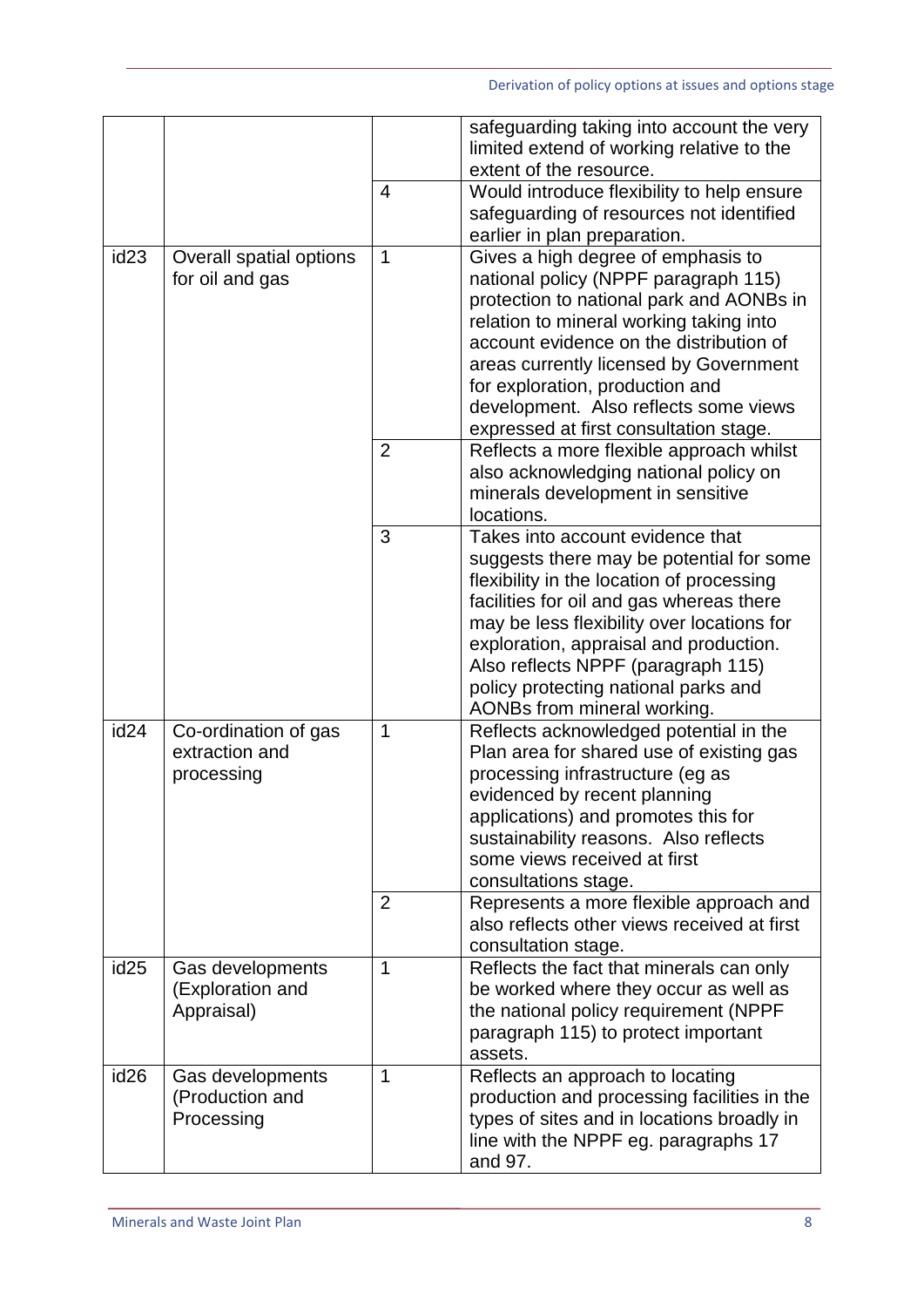|                  |                               | $\overline{2}$ | Provides additional locational flexibility.                                           |
|------------------|-------------------------------|----------------|---------------------------------------------------------------------------------------|
| id <sub>27</sub> | <b>Coal Mine Methane</b>      | 1              | Reflects evidence on current known                                                    |
|                  |                               |                | locations for utilisation of coal mine                                                |
|                  |                               | $\overline{2}$ | methane.<br>Represents a more flexible approach                                       |
|                  |                               |                | taking into account objectives of national                                            |
|                  |                               |                | policy (NPPF paragraph 147).                                                          |
|                  |                               | Potential      | Inclusion of a presumption against                                                    |
|                  |                               | option         | extraction of CMM was suggested at first                                              |
|                  |                               | not<br>taken   | consultation stage. An option for this has<br>not been included as it would not be in |
|                  |                               | forward        | line with national policy (NPPF paragraph                                             |
|                  |                               |                | 147) and guidance.                                                                    |
| id <sub>28</sub> | Coal Bed Methane,             | 1              | Reflects national policy (NPPF paragraph                                              |
|                  | <b>Underground Coal</b>       |                | 147 and paragraph 5 of Planning practice                                              |
|                  | Gasification, Shale gas       |                | guidance for onshore oil and gas (DCLG                                                |
|                  | and Carbon and Gas<br>storage |                | 2013)) supporting the principle of these<br>forms of development whilst reflecting    |
|                  |                               |                | limited availability of evidence on the                                               |
|                  |                               |                | potential scale and nature of any impacts                                             |
|                  |                               |                | on the Plan area.                                                                     |
|                  |                               | $\overline{2}$ | Reflects a precautionary approach taking                                              |
|                  |                               |                | into account limited availability of<br>evidence on the potential scale and           |
|                  |                               |                | nature of any impacts on the Plan area,                                               |
|                  |                               |                | as well as some views received at first                                               |
|                  |                               |                | consultation stage.                                                                   |
|                  |                               | 3              | Represents an extension of the                                                        |
|                  |                               |                | precautionary approach in Option 1 by<br>setting out setting out further              |
|                  |                               |                | requirements for applicants to avoid                                                  |
|                  |                               |                | sensitive locations in identifying                                                    |
|                  |                               |                | proposed locations for these forms of                                                 |
|                  |                               |                | development.                                                                          |
| id <sub>29</sub> | Continuity of supply of       | $\mathbf 1$    | Reflects evidence on the potential for                                                |
|                  | deep coal                     |                | working of resources adjacent to the<br>current permitted working area for            |
|                  |                               |                | Kellingley Colliery in order to secure                                                |
|                  |                               |                | efficient overall working of coal resources                                           |
|                  |                               |                | and provides flexibility for this (NPPF                                               |
|                  |                               |                | paragraph 147).                                                                       |
|                  |                               | 2              | Represents a more restricted approach<br>taking into account the presence of          |
|                  |                               |                | substantial remaining reserves of coal                                                |
|                  |                               |                | within the existing permitted area.                                                   |
|                  |                               | Potential      | Inclusion of a presumption against                                                    |
|                  |                               | option         | extraction of coal was suggested at first                                             |
|                  |                               | not<br>taken   | consultation stage. An option for this has                                            |
|                  |                               |                | not been included as it would not be in                                               |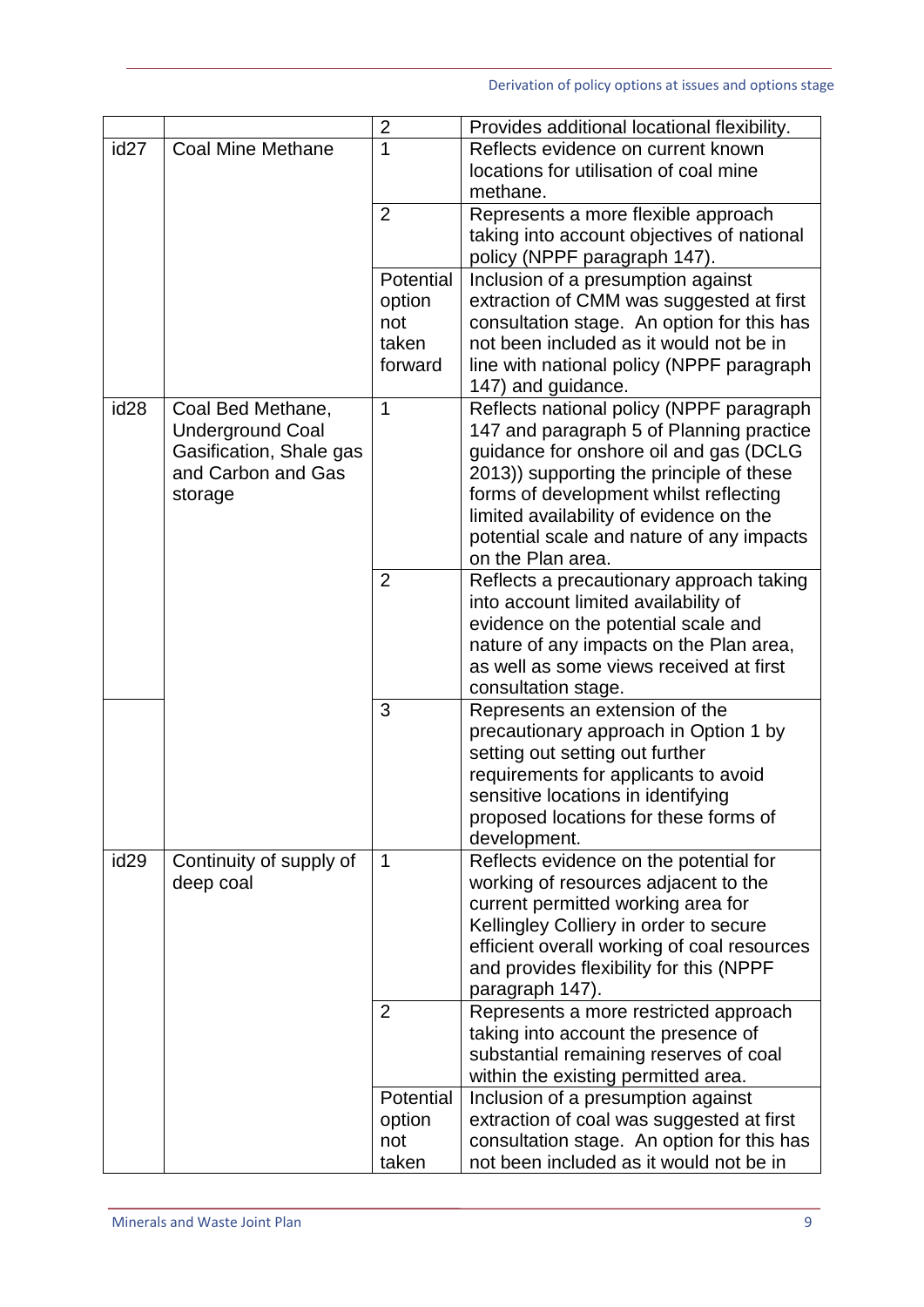|                  |                              | forward             | line with national policy (NPPF paragraph<br>149).                                                                                                                                                                                                                            |
|------------------|------------------------------|---------------------|-------------------------------------------------------------------------------------------------------------------------------------------------------------------------------------------------------------------------------------------------------------------------------|
| id <sub>30</sub> | Shallow coal                 | 1<br>$\overline{2}$ | Reflects a restrictive approach to<br>development taking onto account the<br>absence of evidence of commercial<br>interest in the development of shallow<br>coal resources in the Plan area.<br>Provides more flexibility taking into<br>account the requirements of national |
| id <sub>31</sub> | Safeguarding shallow<br>coal | $\mathbf{1}$        | policy (NPPF paragraph 149).<br>Reflects evidence on safeguarding of<br>shallow coal resources in the Plan area<br>undertaken by BGS (2011) for NYCC<br>and the North York Moors National Park<br>area (2013), including views from local<br>industry consultation.           |
|                  |                              | $\overline{2}$      | Reflects a more limited approach to<br>safeguarding taking into account the<br>current absence of interest in the<br>development of shallow coal resources in<br>the area.                                                                                                    |
|                  |                              | 3                   | Reflects national policy constraints on<br>mineral working in highly sensitive<br>locations.                                                                                                                                                                                  |
| id <sub>32</sub> | Safeguarding deep<br>coal    | 1                   | Reflects national policy and the generic<br>approach to safeguarding of sand and<br>gravel set out in National mineral<br>safeguarding in England: good practice<br>advice (BGS 2011), which do not require<br>safeguarding of deep coal.                                     |
|                  |                              | $\overline{2}$      | Reflects evidence on safeguarding of<br>deep coal resources in the Plan area<br>undertaken by BGS (2011 and 2013),<br>including views from local industry<br>consultation.                                                                                                    |
|                  |                              | 3                   | Represents a potential alternative<br>approach taking into account the<br>absence of evidence of interest in<br>development of new underground coal<br>mining areas as well as the presence of<br>areas licensed by the Coal Authority for<br>working.                        |
|                  |                              | $\overline{4}$      | Represents a further potential alternative<br>approach taking into account the<br>absence of evidence of interest in<br>development of new underground coal<br>mining areas as well as the existence of<br>permitted but as yet unworked reserves<br>for Kellingley Colliery. |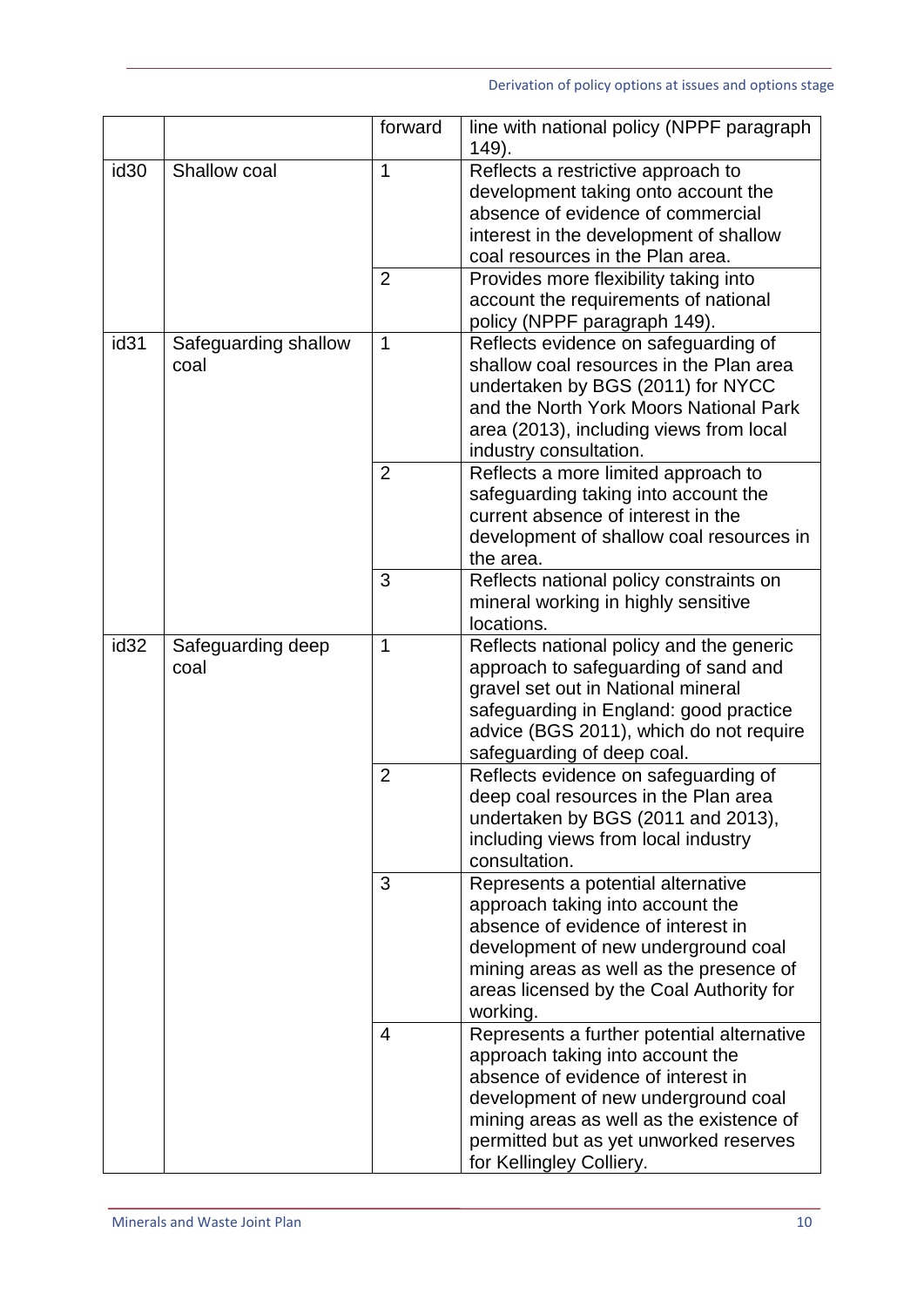|                  |                               | 5                                              | Reflects advice from BGS to the<br>Authorities on the potential for proximal<br>sterilisation of deep resources.                                                                                                                                                       |
|------------------|-------------------------------|------------------------------------------------|------------------------------------------------------------------------------------------------------------------------------------------------------------------------------------------------------------------------------------------------------------------------|
| id <sub>33</sub> | Disposal of colliery<br>spoil | 1                                              | Reflects evidence on current and recent<br>disposal arrangements including current<br>proposals for increased capacity at the<br>Womersely disposal site (NPPF<br>paragraph 147).                                                                                      |
|                  |                               | $\overline{2}$                                 | Provides more flexibility for the<br>development of alternative solutions for<br>the management of spoil from Kellingley<br>Colliery taking into account likely<br>capacity limitations at the Womersley site<br>over the life of the Plan (NPPF paragraph<br>$147)$ . |
|                  |                               | Potential<br>option<br>not<br>taken<br>forward | The potential for backfilling spoil within<br>the Kellingley Colliery mine workings was<br>suggested at first consultation stage but<br>has not been taken forward as an option<br>at this stage as it is unlikely to be<br>practicable.                               |
| id <sub>34</sub> | Potash supply                 | 1                                              | Reflects a balanced approach taking into<br>account evidence on the limited<br>distribution of potash in England and the<br>potential significance of maintaining an<br>indigenous potash supply.                                                                      |
|                  |                               | $\overline{2}$                                 | Represents a more positive approach to<br>development of potash resources taking<br>into account current commercial interest<br>in developing an additional source of<br>potash supply.                                                                                |
|                  |                               | 3                                              | Reflects national policy (NPPF paragraph<br>115 and 144) constraints on minerals<br>development within the National Park as<br>well as some responses received at first<br>consultation stage.                                                                         |
|                  |                               | 4                                              | Reflects a balanced approach taking into<br>account the nature of development of<br>potash resources and evidence<br>suggesting that potash resources are<br>located both within and outside the<br><b>National Park.</b>                                              |
| id <sub>35</sub> | Safeguarding potash           | 1                                              | Reflects a targeted approach to<br>safeguarding taking into account the<br>potential significance of potash resources<br>and the absence of any national policy<br>requirement to safeguard deep minerals<br>resources.                                                |
|                  |                               | $\overline{2}$                                 | Represents a more cautious approach to                                                                                                                                                                                                                                 |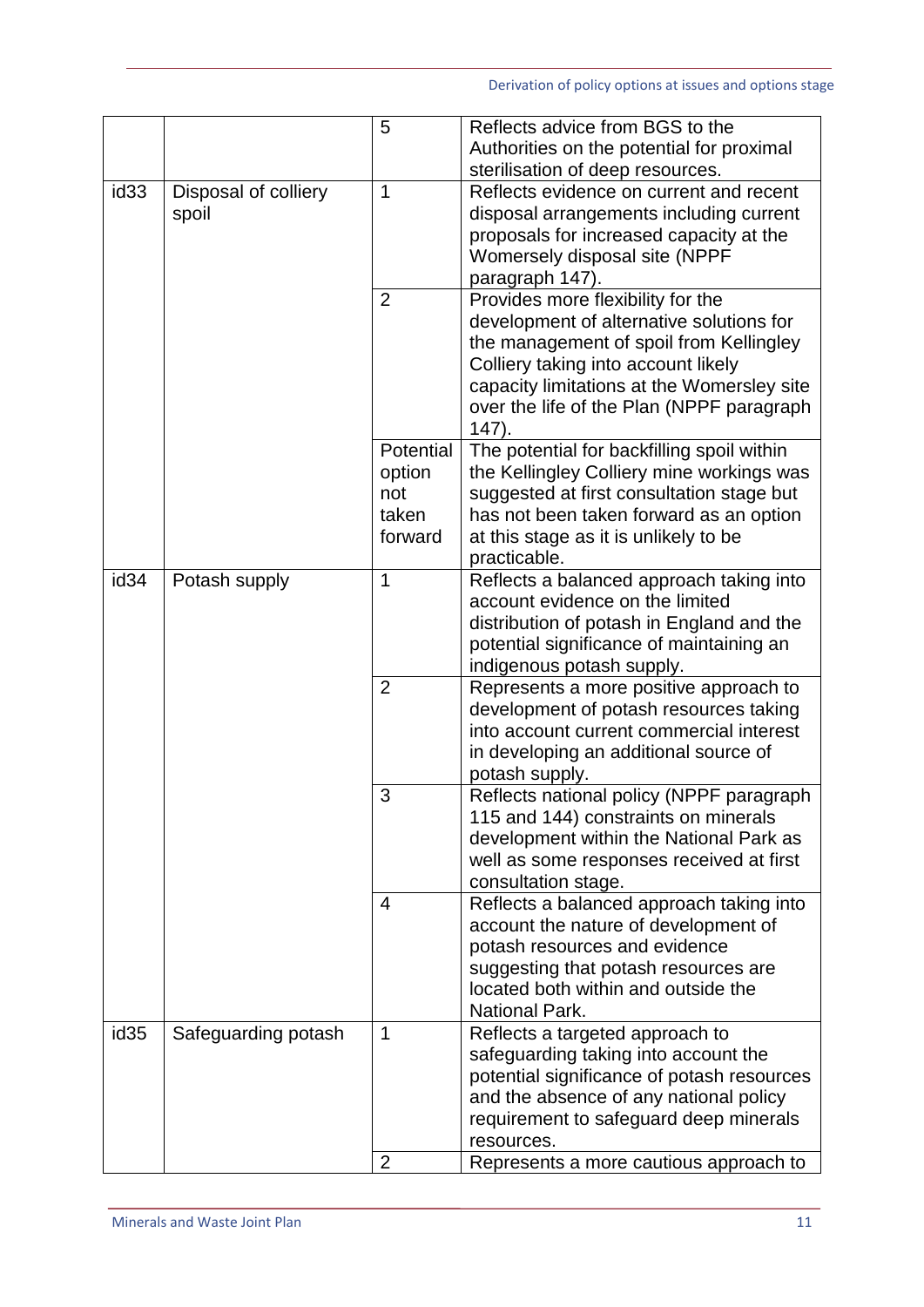|                  |                                        |                | protection of the resource.                                                                                                                                                                                                                                                                                                                                 |
|------------------|----------------------------------------|----------------|-------------------------------------------------------------------------------------------------------------------------------------------------------------------------------------------------------------------------------------------------------------------------------------------------------------------------------------------------------------|
| id <sub>36</sub> | Supply of gypsum                       | 1              | Reflects national policy (NPPF paragraph<br>143) relating to the supply of minerals of<br>local and national importance.                                                                                                                                                                                                                                    |
|                  |                                        | $\overline{2}$ | Reflects the absence of recent or current<br>commercial interest in the development<br>of gypsum resources in the Plan area.                                                                                                                                                                                                                                |
|                  |                                        | 3              | Reflects support in national policy (NPPF<br>paragraph 143 and PPS10) for the use of<br>alternatives to primary minerals and the<br>efficient use of resources.                                                                                                                                                                                             |
|                  |                                        | $\overline{4}$ | Reflects the limited ability of the Plan to<br>influence this matter.                                                                                                                                                                                                                                                                                       |
| id <sub>37</sub> | Gypsum safeguarding                    | $\mathbf 1$    | Reflects evidence relating to former<br>gypsum working in the Plan area and a<br>cautious approach to safeguarding the<br>resource.                                                                                                                                                                                                                         |
|                  |                                        | $\overline{2}$ | Reflects evidence on safeguarding of<br>gypsum in the Plan area undertaken by<br>BGS (2011) for NYCC and limited<br>knowledge of the distribution of<br>potentially viable resources.                                                                                                                                                                       |
| id <sub>38</sub> | Safeguarding deep<br>mineral resources | 1              | Represents a balanced approach<br>between protecting different deep<br>mineral resources.                                                                                                                                                                                                                                                                   |
|                  |                                        | $\overline{2}$ | Reflects a view expressed during initial<br>consultation on the Plan.                                                                                                                                                                                                                                                                                       |
| id <sub>39</sub> | Supply of vein<br>minerals             | 1              | Reflects a balanced approach to the<br>development of vein minerals taking into<br>account that national policy (NPPF<br>paragraph 143) indicates that vein<br>minerals are of national and local<br>importance, as well as evidence on the<br>association between distribution of vein<br>minerals in the Plan area and important<br>environmental assets. |
|                  |                                        | 2              | Reflects the lack of evidence of recent or<br>current commercial interest in the<br>development of vein mineral resources in<br>the area.                                                                                                                                                                                                                   |
| id <sub>40</sub> | Safeguarding vein<br>minerals          | 1              | Represents a relatively cautious<br>approach to safeguarding vein minerals<br>taking into account the very limited<br>information that exists on the distribution<br>of any potentially viable resources in the<br>Plan area.                                                                                                                               |
|                  |                                        | 2              | Reflects the absence of recent or current<br>commercial interest in the development<br>of vein minerals in the Plan area.                                                                                                                                                                                                                                   |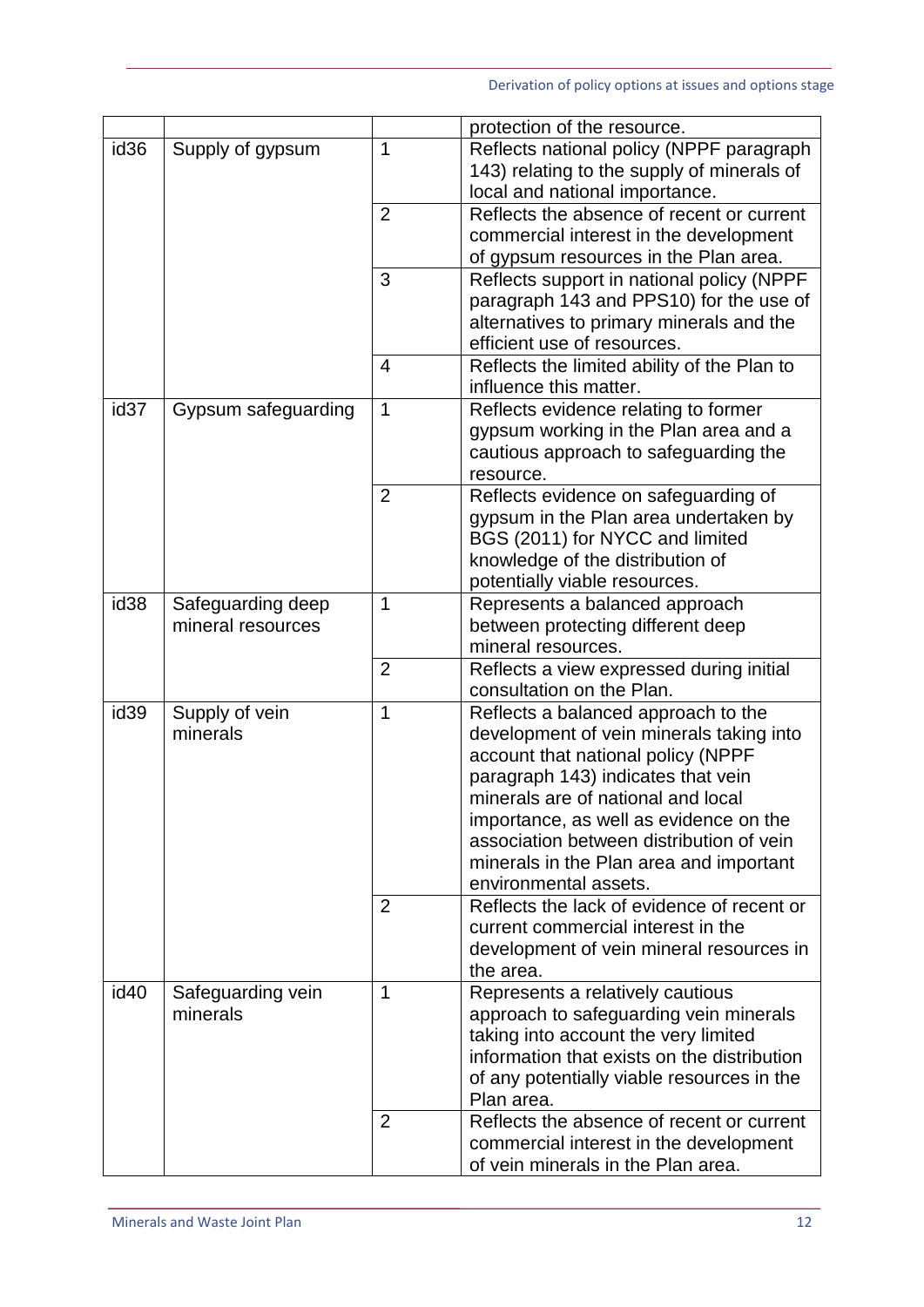| id41 | Borrow pits |   | Provides a positive approach to the use<br>of borrow pits taking into account<br>evidence on the previous role they have<br>played in contributing to minerals supply<br>in the Plan area. |
|------|-------------|---|--------------------------------------------------------------------------------------------------------------------------------------------------------------------------------------------|
|      |             | 2 | Reflects a more 'plan led' approach to<br>help ensure that borrow pits are only<br>used where they would not compromise<br>the overall minerals supply objectives in<br>the Plan.          |

| DERIVATION OF POLICY OPTIONS - SUMMARY TABLE |                                                                     |                |                                                                                                                                                                                                                                                                                                                                                                                                                   |
|----------------------------------------------|---------------------------------------------------------------------|----------------|-------------------------------------------------------------------------------------------------------------------------------------------------------------------------------------------------------------------------------------------------------------------------------------------------------------------------------------------------------------------------------------------------------------------|
| <b>Chapter 6 - Waste</b>                     |                                                                     |                |                                                                                                                                                                                                                                                                                                                                                                                                                   |
| id                                           | <b>Issue</b>                                                        | Option         | Derivation of Option                                                                                                                                                                                                                                                                                                                                                                                              |
| id42                                         | Overall approach to<br>the waste hierarchy                          | 1              | Reflects a balanced approach to moving<br>waste up the hierarchy taking into account the<br>objectives of national policy (PPS10<br>paragraph 3).                                                                                                                                                                                                                                                                 |
|                                              |                                                                     | $\overline{2}$ | Reflects recent Government objective (eg as<br>expressed in the national Waste Policy<br>Review 2011) to move towards a 'zero waste'<br>economy by supporting the management of<br>waste at the highest practicable level of the<br>waste hierarchy.                                                                                                                                                              |
|                                              |                                                                     | 3              | Reflects a more flexible approach to moving<br>waste up the hierarchy, including provision of<br>support for landfill of non-inert waste in<br>certain circumstances.                                                                                                                                                                                                                                             |
| id <sub>43</sub>                             | Strategic role of the<br>Plan area in the<br>management of<br>waste | $\mathbf{1}$   | Reflects PPS10 (paragraph 3) objectives of<br>community responsibility in the management<br>of waste and the provision of opportunities for<br>the management of waste at the nearest<br>appropriate installation, whilst also<br>acknowledging that specialised needs may<br>have to be met elsewhere. Also reflects<br>some consultation responses received at first<br>consultation stage.                     |
|                                              |                                                                     | $\overline{2}$ | Reflects an approach which places greater<br>emphasis on the wider operation of waste<br>markets and economics taking into account<br>evidence (eg North Yorkshire Sub-region:<br><b>Waste Arisings and Capacity Requirements</b><br>study October 2013) on currents patterns of<br>waste management and movement of waste.<br>Also reflects some consultation responses<br>received at first consultation stage. |
|                                              |                                                                     | 3              | Reflects information on the current and<br>expected future arrangements for                                                                                                                                                                                                                                                                                                                                       |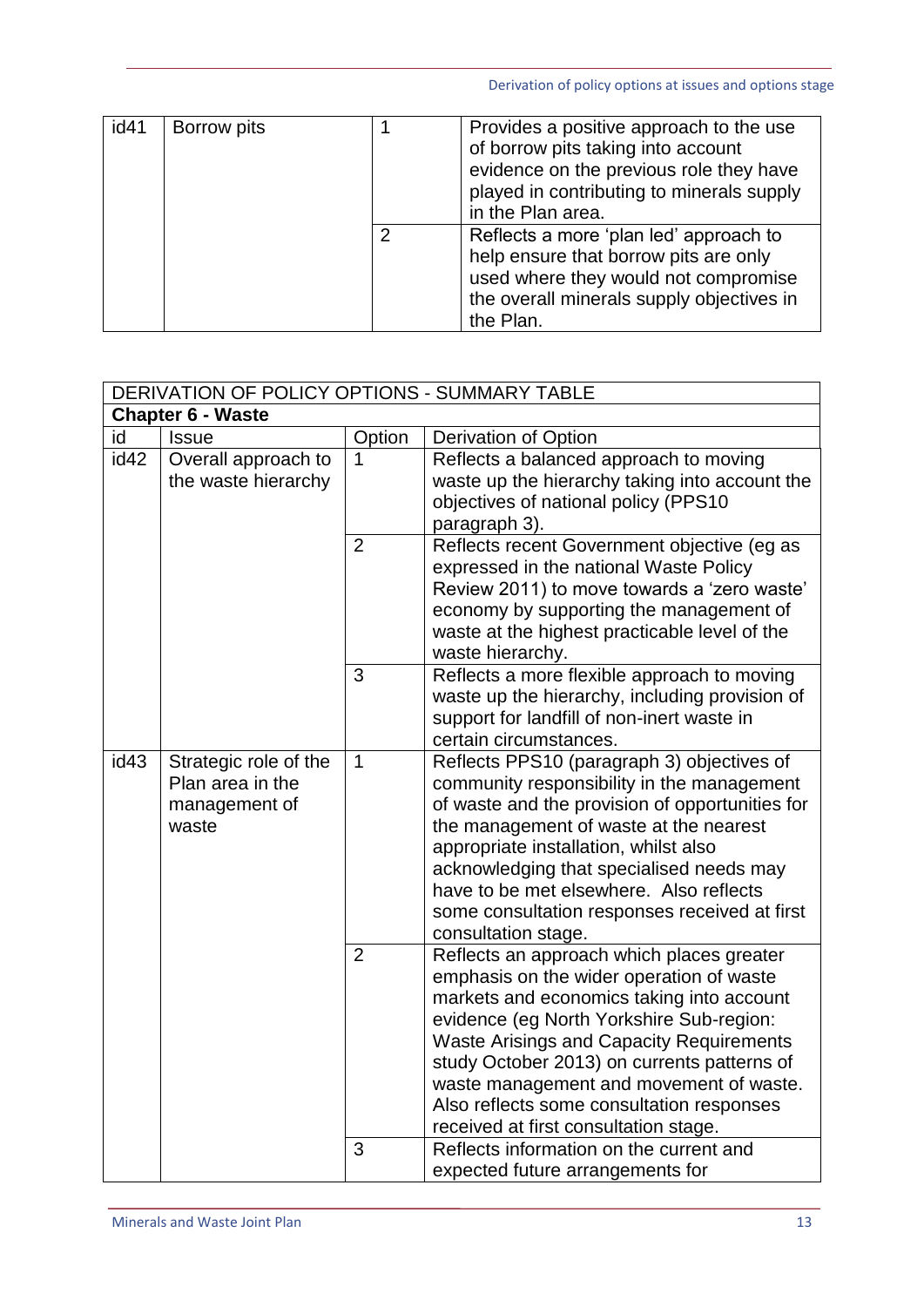|      |                                                                                                                         |                | management of waste arising in the Yorkshire<br>Dales National Park taking into account<br>available evidence (eg North Yorkshire Sub-<br>region: Waste Arisings and Capacity<br>Requirements study October 2013).                                                                                                                                                                                                                             |
|------|-------------------------------------------------------------------------------------------------------------------------|----------------|------------------------------------------------------------------------------------------------------------------------------------------------------------------------------------------------------------------------------------------------------------------------------------------------------------------------------------------------------------------------------------------------------------------------------------------------|
| id44 | Meeting waste<br>management<br>capacity<br>requirements -<br><b>Local Authority</b><br><b>Collected Waste</b>           | 1              | Reflects available information on future<br>capacity and infrastructure needs for<br>management of LACW at the time of<br>development of options (eg North Yorkshire<br>Sub-region: Waste Arisings and Capacity<br>Requirements study October 2013 and<br>information provided directly by Waste<br>Management Authorities in the Plan area).                                                                                                  |
|      |                                                                                                                         | $\overline{2}$ | Represents a potentially more flexible<br>approach to provision of new capacity and<br>infrastructure for the management of LACW,<br>reflecting a range of uncertainties about the<br>future position.                                                                                                                                                                                                                                         |
| id45 | Meeting waste<br>management<br>capacity<br>requirements -<br>Commercial and<br>Industrial waste                         | 1              | Reflects available information on future<br>capacity and infrastructure needs for<br>management of Commercial and Industrial<br>waste at the time of development of options<br>(eg North Yorkshire Sub-region: Waste<br>Arisings and Capacity Requirements study<br>October 2013). Also reflects a national policy<br>objective (PPS10 paragraph 3) for<br>communities to take responsibility for<br>management of waste.                      |
|      |                                                                                                                         | $\overline{2}$ | Provides additional recognition of the national<br>objective for certain wastes to be managed at<br>the nearest appropriate installation and taking<br>into account existing evidence (eg North<br>Yorkshire Sub-region: Waste Arisings and<br>Capacity Requirements study October 2013)<br>on cross-boundary movements of C&I waste.                                                                                                          |
| id46 | Meeting waste<br>management<br>capacity<br>requirements -<br>Construction,<br>Demolition and<br><b>Excavation waste</b> | $\mathbf 1$    | Reflects available information on future<br>capacity and infrastructure needs for<br>management of Construction, Demolition and<br>Excavation waste at the time of development<br>of options (eg North Yorkshire Sub-region:<br><b>Waste Arisings and Capacity Requirements</b><br>study October 2013). Also reflects a national<br>policy objective (PPS10 paragraph 3) for<br>communities to take responsibility for<br>management of waste. |
|      |                                                                                                                         | $\overline{2}$ | Provides additional recognition of the role that<br>disposal of inert CD&E waste, including<br>imported CD&E waste, can play in the<br>reclamation of mineral workings in the Plan<br>area.                                                                                                                                                                                                                                                    |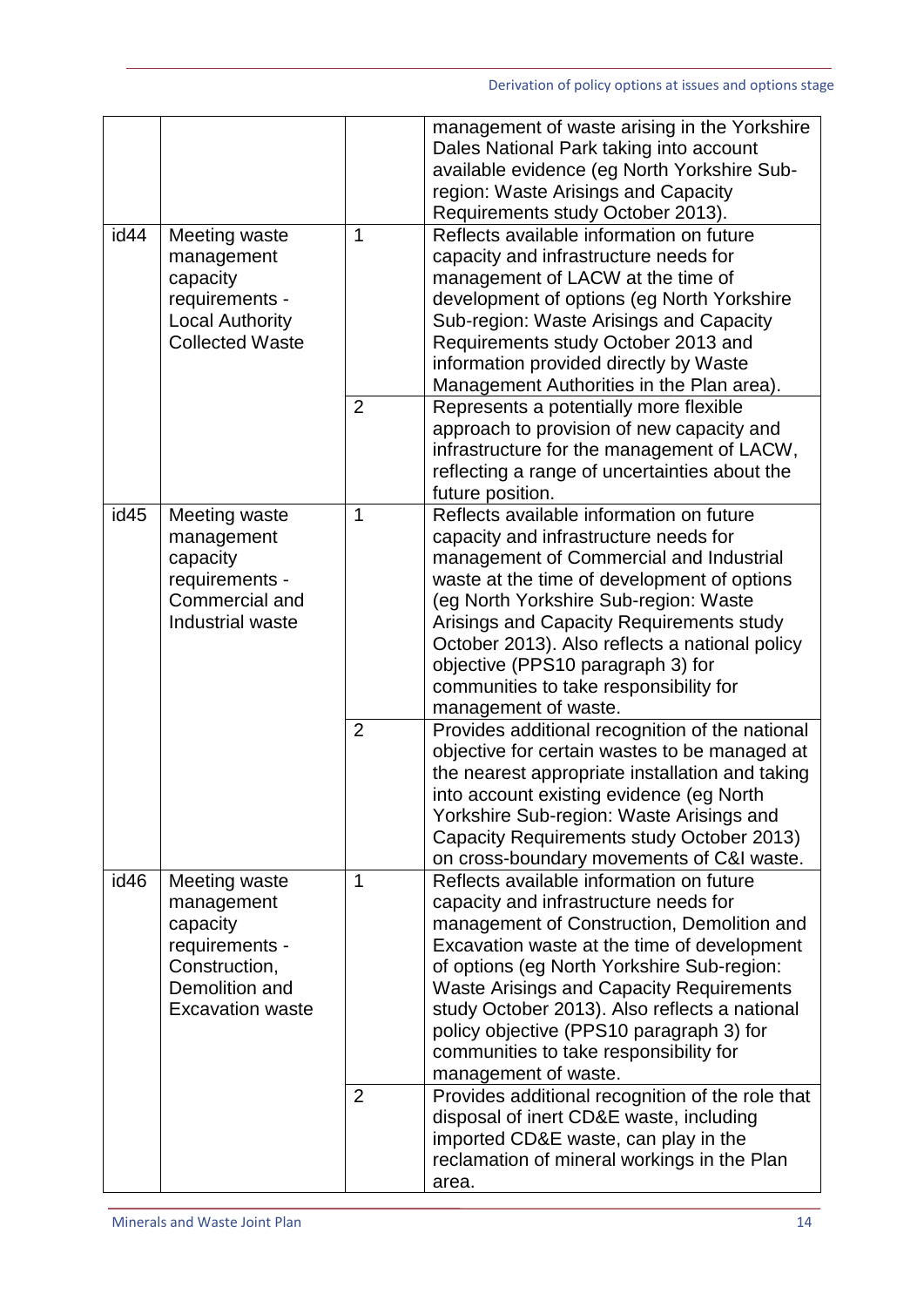| id47             | Managing<br>Agricultural waste | $\mathbf{1}$   | Reflects a national policy objective (PPS10<br>paragraph 3) for communities to take   |
|------------------|--------------------------------|----------------|---------------------------------------------------------------------------------------|
|                  |                                |                | responsibility for management of waste.                                               |
|                  |                                | $\overline{2}$ | Gives additional recognition of current                                               |
|                  |                                |                | Government support for Anaerobic Digestion                                            |
|                  |                                |                | of waste (eg national Anaerobic Digestion                                             |
|                  |                                |                | Strategy 2011) and also reflects responses                                            |
|                  |                                |                | received at first consultation stage.                                                 |
| id48             | <b>Managing Low</b>            | 1              | Reflects available evidence that LLRW is                                              |
|                  | Level (Non-Nuclear)            |                | currently managed outside the Plan area (eg                                           |
|                  | Radioactive waste              |                | North Yorkshire Sub-region: Waste Arisings                                            |
|                  |                                |                | and Capacity Requirements study October                                               |
|                  |                                |                | 2013).                                                                                |
|                  |                                | $\overline{2}$ | Gives additional recognition to national policy                                       |
|                  |                                |                | (PPS10 paragraph 3) encouraging                                                       |
|                  |                                |                | communities to take responsibility for                                                |
|                  |                                |                | management of waste and promotes waste                                                |
|                  |                                |                | management further up the waste hierarchy.                                            |
| id49             | <b>Managing Waste</b>          | 1              | Reflects the expected priority afforded by                                            |
|                  | Water (sewage                  |                | waste water infrastructure providers to the                                           |
|                  | sludge)                        | $\overline{2}$ | expansion of capacity at existing facilities.                                         |
|                  |                                |                | Provides additional flexibility for the provision<br>of capacity at new locations.    |
| id <sub>50</sub> | <b>Managing Power</b>          | $\mathbf 1$    | Reflects national policy (NPPF paragraph                                              |
|                  | <b>Station Ash</b>             |                | 143) supporting the use of alternatives to                                            |
|                  |                                |                | primary minerals and national policy (PPS10                                           |
|                  |                                |                | paragraph 3) seeking management of waste                                              |
|                  |                                |                | further up the hierarchy, as well as available                                        |
|                  |                                |                | information on the current and expected                                               |
|                  |                                |                | future disposal arrangements for power                                                |
|                  |                                |                | station ash.                                                                          |
| id <sub>51</sub> | <b>Overall locational</b>      | $\mathbf 1$    | Represents a flexible approach to the locating                                        |
|                  | principles for                 |                | of new waste management capacity.                                                     |
|                  | provision of new               | $\overline{2}$ | Provides a degree of flexibility whilst seeking                                       |
|                  | waste capacity                 |                | to encourage the management of waste at                                               |
|                  |                                |                | locations near to where waste arises,                                                 |
|                  |                                |                | reflecting national policy (PPS10 paragraph                                           |
|                  |                                |                | 3) for community responsibility in the                                                |
|                  |                                |                | management of waste, as well as views                                                 |
|                  |                                | 3              | expressed during earlier consultation.<br>Reflects evidence (eg. North Yorkshire Sub- |
|                  |                                |                |                                                                                       |
|                  |                                |                | region: Waste Arisings and Capacity<br>Requirements study October 2013) that          |
|                  |                                |                | waste management facilities often operate as                                          |
|                  |                                |                | part of a network of facilities, as well as views                                     |
|                  |                                |                | expressed during earlier consultation.                                                |
|                  |                                | $\overline{4}$ | Reflects national policy constraints (eg. NPPF                                        |
|                  |                                |                | paragraph 115) on development in National                                             |
|                  |                                |                | Parks and Areas of Outstanding Natural                                                |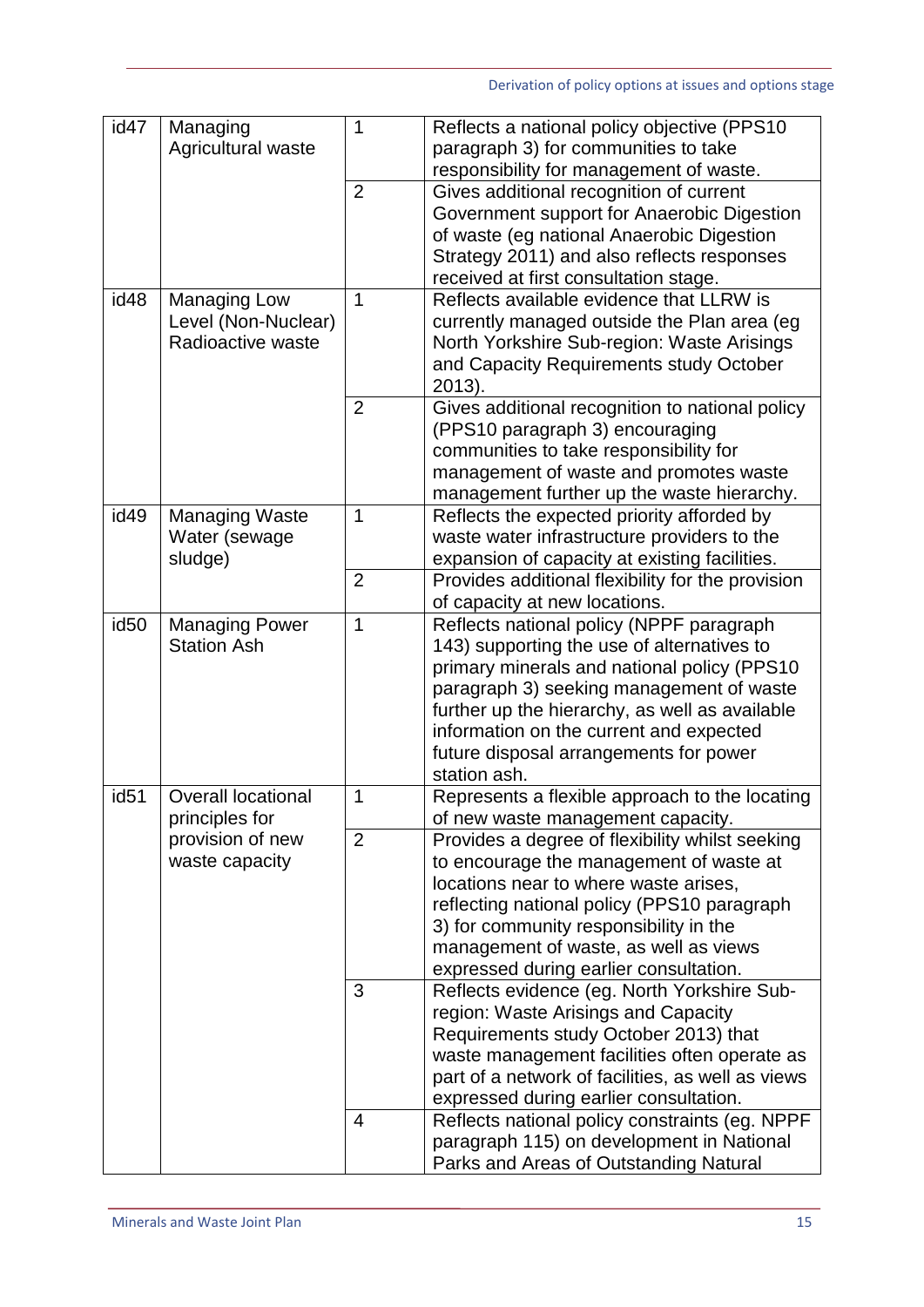Derivation of policy options at issues and options stage

|                  |                                            |                | Beauty.                                                                                                                                                          |
|------------------|--------------------------------------------|----------------|------------------------------------------------------------------------------------------------------------------------------------------------------------------|
| id <sub>52</sub> | Waste site<br>identification<br>principles | 1              | Recognises that national policy exists (eg.<br>PPS10 paragraphs 20 and 21) relating to<br>identification of sites for waste infrastructure.                      |
|                  |                                            | $\overline{2}$ | Reflects a more local approach taking into<br>account national policy objectives and views<br>expressed during earlier consultation.                             |
| id <sub>53</sub> | Waste management<br>facility safeguarding  | -1             | Reflects a specific local approach to<br>protection of waste management<br>infrastructure from other forms of<br>development.                                    |
|                  |                                            | $\overline{2}$ | Recognises that national policy (PPS10)<br>paragraph 33) exists relating to protection of<br>waste management infrastructure from other<br>forms of development. |

|                                                | DERIVATION OF POLICY OPTIONS - SUMMARY TABLE |                |                                                                                    |  |  |
|------------------------------------------------|----------------------------------------------|----------------|------------------------------------------------------------------------------------|--|--|
| Chapter 7 - Transport and other Infrastructure |                                              |                |                                                                                    |  |  |
| id                                             | <b>Issue</b>                                 | Option         | Derivation of Option                                                               |  |  |
| id <sub>54</sub>                               | Transport                                    | 1              | Reflects national policy (NPPF paragraph 30                                        |  |  |
|                                                | Infrastructure                               |                | and 35) seeking modal shift in transport, as                                       |  |  |
|                                                |                                              |                | well as responses to earlier consultation.                                         |  |  |
|                                                |                                              | $\overline{2}$ | Reflects the outcome of initial SA of options                                      |  |  |
|                                                |                                              |                | that modal shift should be supported where it                                      |  |  |
|                                                |                                              |                | would be beneficial in terms of carbon                                             |  |  |
|                                                |                                              |                | emissions.                                                                         |  |  |
| id <sub>55</sub>                               | Transport                                    | 1              | Reflects national policy (NPPF paragraph                                           |  |  |
|                                                | Infrastructure                               |                | 143) relating to safeguarding of minerals                                          |  |  |
|                                                | Safeguarding                                 |                | transport infrastructure.                                                          |  |  |
|                                                |                                              | $\overline{2}$ | Reflects that facilities which are in current use                                  |  |  |
|                                                |                                              |                | are more likely to be viable for such use over                                     |  |  |
|                                                |                                              |                | the plan period and therefore be more                                              |  |  |
|                                                |                                              | 3              | appropriate for safeguarding.                                                      |  |  |
|                                                |                                              |                | Represents an alternative approach to<br>identification of facilities which may be |  |  |
|                                                |                                              |                | appropriate for safeguarding.                                                      |  |  |
| id <sub>56</sub>                               | Locations for                                | 1              | Reflects the general advice on the locating if                                     |  |  |
|                                                | ancillary minerals                           |                | development in the NPPF (eg. Paragraph 17                                          |  |  |
|                                                | infrastructure                               |                | and 111) and is generally in line with                                             |  |  |
|                                                |                                              |                | responses to earlier consultation.                                                 |  |  |
|                                                |                                              | $\overline{2}$ | Reflects national policy constraints (NPPF                                         |  |  |
|                                                |                                              |                | paragraph 116) on development in national                                          |  |  |
|                                                |                                              |                | parks and AONBs.                                                                   |  |  |
|                                                |                                              | 3              | Provides increased flexibility in the locating of                                  |  |  |
|                                                |                                              |                | ancillary minerals infrastructure and is                                           |  |  |
|                                                |                                              |                | generally in line with responses to earlier                                        |  |  |
|                                                |                                              |                | consultation.                                                                      |  |  |
|                                                |                                              | 4              | Provides increased flexibility whilst                                              |  |  |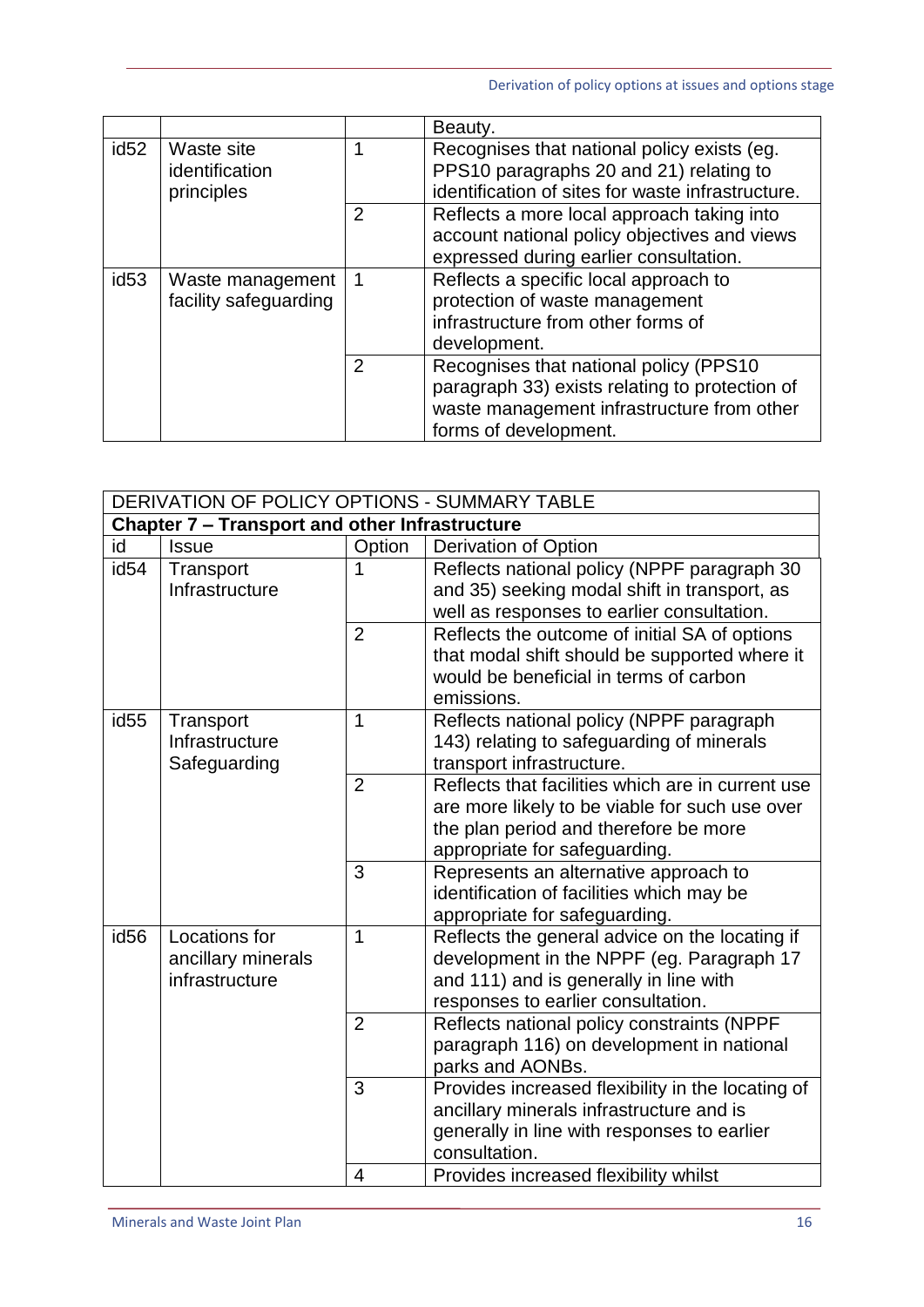Derivation of policy options at issues and options stage

|                                                                          |   |                                                                                                                    | acknowledging national policy constraints<br>(NPPF paragraph 116) on development in<br>national parks and AONBs.                                                                               |
|--------------------------------------------------------------------------|---|--------------------------------------------------------------------------------------------------------------------|------------------------------------------------------------------------------------------------------------------------------------------------------------------------------------------------|
| id <sub>57</sub><br>Minerals ancillary<br>infrastructure<br>safeguarding | 1 | Reflects national policy (NPPF paragraph<br>143) relating to safeguarding of minerals<br>ancillary infrastructure. |                                                                                                                                                                                                |
|                                                                          |   | $\mathcal{P}$                                                                                                      | Represents a more targeted approach to<br>safeguarding whilst taking into account<br>national policy (NPPF paragraph 143) relating<br>to safeguarding of minerals ancillary<br>infrastructure. |
|                                                                          |   | 3                                                                                                                  | Represents an alternative approach to<br>identification of facilities which may be<br>appropriate for safeguarding.                                                                            |
|                                                                          |   | $\overline{4}$                                                                                                     | Reflects a more flexible approach to<br>safeguarding taking into account the potential<br>for re-location and/or the benefits of other<br>forms of development.                                |

|                  | DERIVATION OF POLICY OPTIONS - SUMMARY TABLE         |                |                                                                                                                                                                                           |  |  |
|------------------|------------------------------------------------------|----------------|-------------------------------------------------------------------------------------------------------------------------------------------------------------------------------------------|--|--|
|                  | <b>Chapter 8 - Development Management</b>            |                |                                                                                                                                                                                           |  |  |
| id               | <b>Issue</b>                                         | Option         | Derivation of Option                                                                                                                                                                      |  |  |
| id <sub>58</sub> | Presumption in<br>favour of                          |                | Directly reflects the presumption in the<br>NPPF paragraph 14.                                                                                                                            |  |  |
|                  | Sustainable<br>development                           | $\overline{2}$ | Reflects the presumption in the NPPF<br>(paragraph 14) whilst also reflecting an<br>important aspect of the draft vision for the<br>Joint Plan.                                           |  |  |
|                  |                                                      | 3              | Reflects the presumption in the NPPF<br>(paragraph 14) whilst also reflecting<br>important characteristics of the Joint plan<br>area.                                                     |  |  |
| id <sub>59</sub> | Local amenity and<br>cumulative impacts              | 1              | Reflects the main objectives of national<br>policy (NPPF paragraph 143 and PPS10 eg.<br>paragraph 21 and Annexe E locational<br>criteria) in terms of protection of local<br>amenity.     |  |  |
|                  |                                                      | $\overline{2}$ | Gives additional priority to locally expressed<br>priorities for community engagement in<br>planning for minerals and waste, in line with<br>views expressed during earlier consultation. |  |  |
| id <sub>60</sub> | Transport of<br>minerals and waste<br>and associated | 1              | Reflects national policy (NPPF paragraphs<br>30 and 35 and PPS paragraph 21) objective<br>to encourage modal shift in transport.                                                          |  |  |
|                  | traffic impacts                                      | $\overline{2}$ | Recognises likely constraints in the Plan<br>area to the delivery of modal shift and<br>continued reliance on road transport for the<br>majority of minerals and waste movements.         |  |  |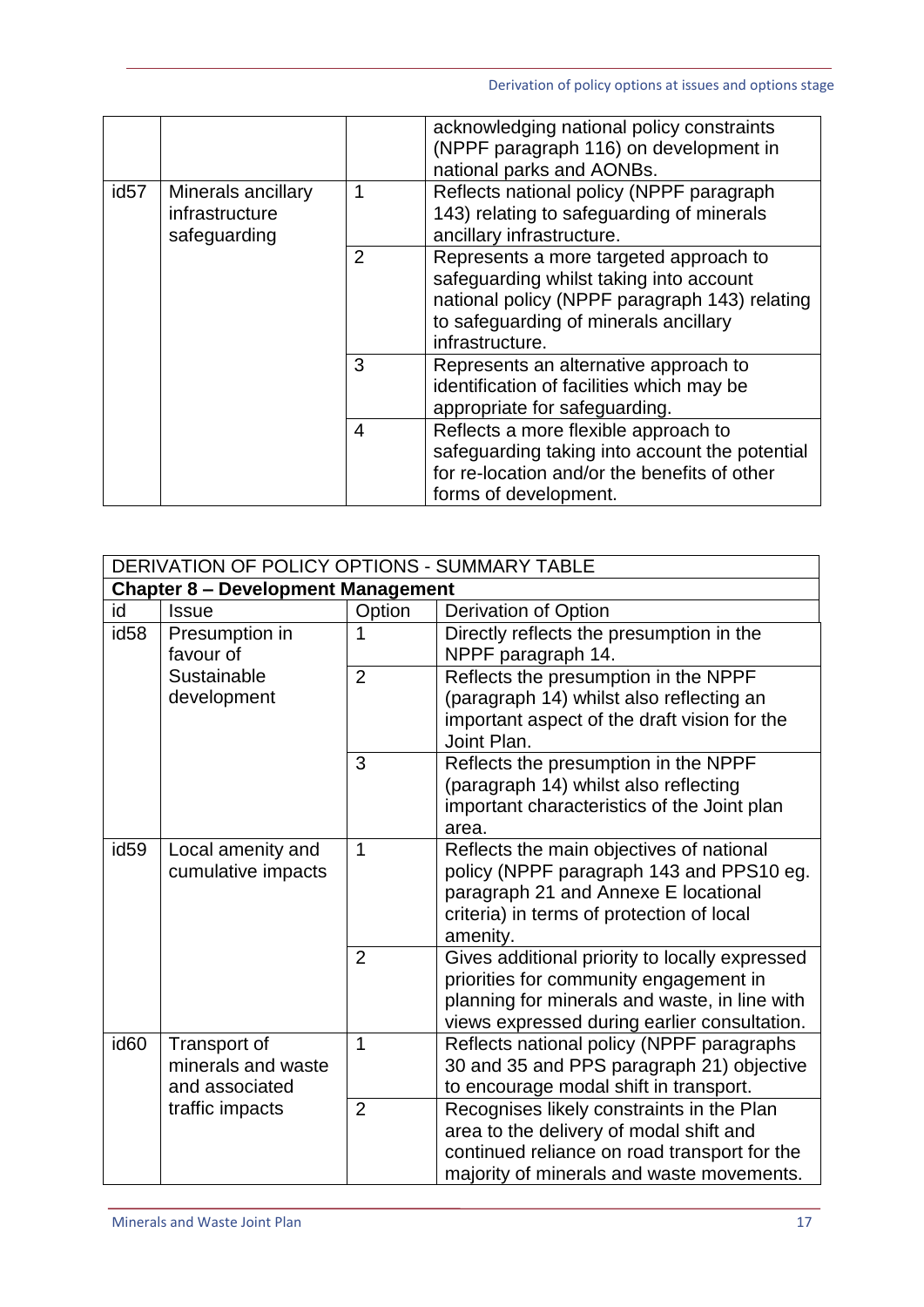|                  |                                                                  | 3              | Reflects key access and transport<br>considerations associated with minerals and<br>waste in line with national policy (NPPF<br>paragraph 143 and PPS10 paragraph 21<br>and Annexe E) and good practice.                                                                                       |
|------------------|------------------------------------------------------------------|----------------|------------------------------------------------------------------------------------------------------------------------------------------------------------------------------------------------------------------------------------------------------------------------------------------------|
| id <sub>61</sub> | <b>North York Moors</b><br><b>National Park and</b><br>the AONBs | $\mathbf 1$    | Reflects national policy (NPPF paragraph<br>115 and 144) on development in National<br>Parks and AONBs.                                                                                                                                                                                        |
|                  |                                                                  | $\overline{2}$ | Reflects an alternative approach consistent<br>with national policy (NPPF paragraph 115)<br>but adding local criteria specific to the Plan<br>area.                                                                                                                                            |
|                  |                                                                  | 3              | Supports the local delivery of national policy<br>(NPPF paragraph 115).                                                                                                                                                                                                                        |
| id <sub>62</sub> | Minerals and waste<br>development in the                         | $\mathbf{1}$   | Reflects national policy (NPPF paragraph<br>90 and PPS10 paragraph 3) on green belt.                                                                                                                                                                                                           |
|                  | <b>Green Belt</b>                                                | $\overline{2}$ | Represents a more flexible approach taking<br>into account circumstances in the Plan area<br>including the presence of existing waste<br>infrastructure in the Green Belt.                                                                                                                     |
|                  |                                                                  | 3              | Represents an alternative approach<br>providing more limited flexibility for waste<br>development in the Green Belt.                                                                                                                                                                           |
| id <sub>63</sub> | Landscape                                                        | 1              | Reflects a local approach taking into<br>account evidence (eg NYCC Managing<br>Landscape Change project, 2012) on the<br>benefits of building links between landscape<br>and other environmental assets, as well as<br>responses to earlier consultation.                                      |
|                  |                                                                  | $\overline{2}$ | Reflects national policy (NPPF).                                                                                                                                                                                                                                                               |
| id <sub>64</sub> | Biodiversity and                                                 | 1              | Reflects national policy (NPPF).                                                                                                                                                                                                                                                               |
|                  | Geodiversity                                                     | $\overline{2}$ | Builds on national policy (eg. NPPF<br>paragraphs 114 and 117) by encouraging<br>opportunities for delivery of local priorities<br>and objectives for biodiversity and<br>geodiversity. Also reflects responses to<br>earlier consultation.                                                    |
|                  |                                                                  | 3              | Additionally reflects recent potential for<br>biodiversity offsetting (DEFRA 2013).                                                                                                                                                                                                            |
|                  |                                                                  | $\overline{4}$ | Represents an alternative local approach to<br>offsetting.                                                                                                                                                                                                                                     |
| id <sub>65</sub> | <b>Historic environment</b>                                      | $\mathbf 1$    | Reflects national policy (NPPF).                                                                                                                                                                                                                                                               |
|                  |                                                                  | $\overline{2}$ | Represents an alternative approach,<br>building on national policy (eg NPPF<br>paragraphs 126 and 137) by reflecting more<br>local considerations including proximity<br>between minerals resource areas and<br>heritage assets (eg as also evidenced by<br>the NYCC Managing Landscape Change |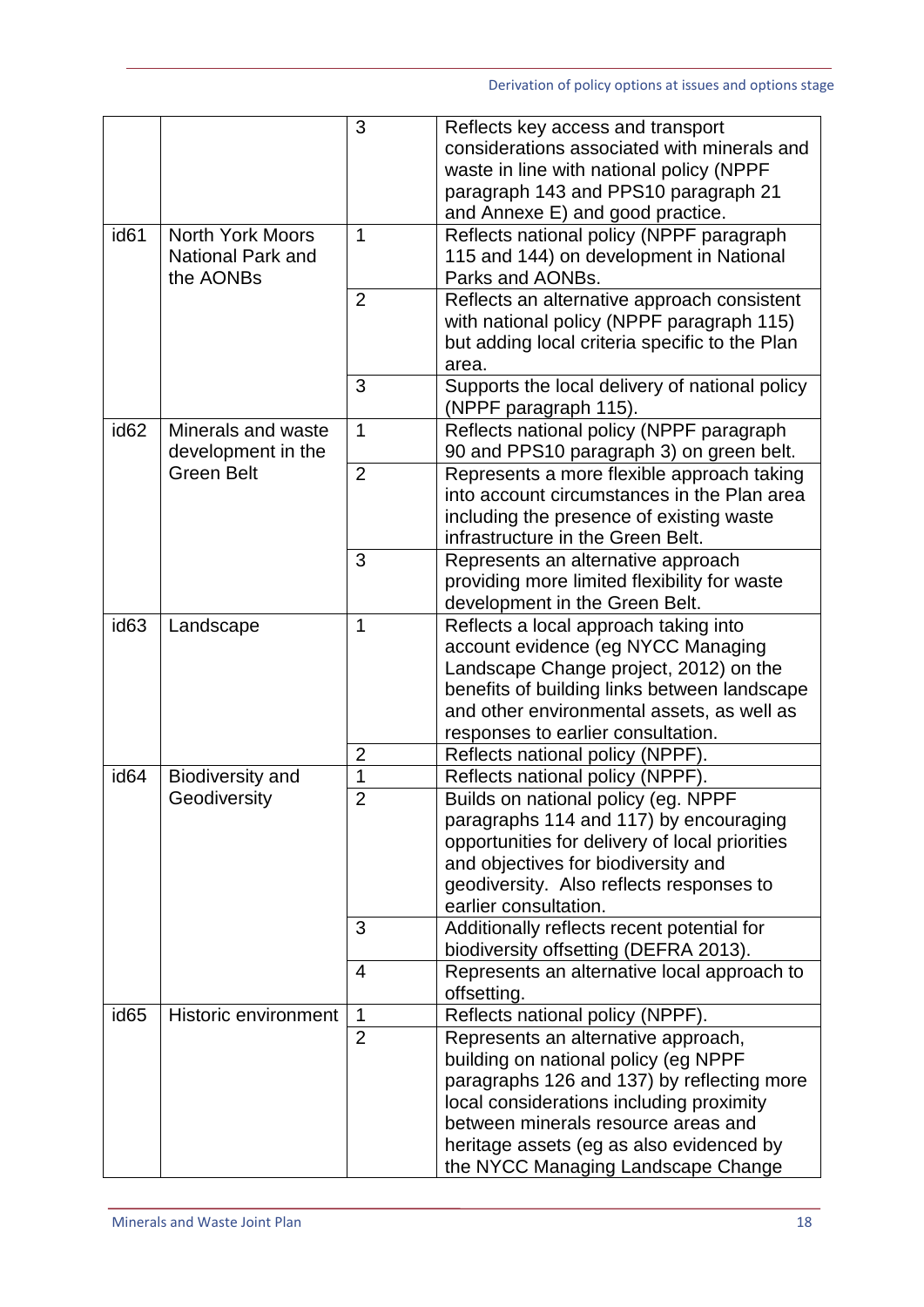|                  |                           |                | project, 2012).                                          |
|------------------|---------------------------|----------------|----------------------------------------------------------|
|                  |                           | 3              | Additionally reflects the significance of York           |
|                  |                           |                | in the Plan area and the potential benefits of           |
|                  |                           |                | protecting its setting, which is not currently           |
|                  |                           |                |                                                          |
|                  |                           |                | protected from development taking place<br>outside York. |
|                  |                           |                |                                                          |
| id <sub>66</sub> | Water environment         | 1              | Reflects national policy (NPPF paragraph<br>99 and 100). |
|                  |                           | $\overline{2}$ | Represents an alternative local approach                 |
|                  |                           |                | taking into account national policy objectives           |
|                  |                           |                | for the water environment.                               |
| id <sub>67</sub> | Strategic approach        | 1              | Reflects national policy and good practice               |
|                  | to reclamation and        |                | advice on reclamation and afteruse,                      |
|                  | afteruse                  |                | including local evidence (NYCC Managing                  |
|                  |                           |                | Landscape Change project, 2012).                         |
|                  |                           | $\overline{2}$ | Represents a more targeted approach to                   |
|                  |                           |                | delivery of opportunities through reclamation            |
|                  |                           |                |                                                          |
|                  |                           |                | taking into account other agreed objectives              |
|                  |                           | Potential      | and priorities in the area.                              |
|                  |                           |                | An option of requiring minerals sites to be              |
|                  |                           | option         | restored to their former state has not been              |
|                  |                           | not            | included as it is not considered to be                   |
|                  |                           | taken          | practicable in many instances.                           |
|                  |                           | forward        |                                                          |
| id <sub>68</sub> | Sustainable design,       | 1              | Reflects national policy (NPPF paragraphs                |
|                  | construction and          |                | 56 to 59 and paragraph 59 and PPS10                      |
|                  | operation of              |                | paragraphs 3, 35 and 36) and good                        |
|                  | development               |                | practice, as well as responses to earlier                |
|                  |                           |                | consultation.                                            |
|                  |                           | $\overline{2}$ | Reflects additional criteria, generally in line          |
|                  |                           |                | with national policy (eg PPS10 paragraph                 |
|                  |                           |                | 35) and also reflects the fact that the Plan             |
|                  |                           |                | area comprises single tier and two tier                  |
|                  |                           |                | planning structures. Also reflects responses             |
|                  |                           |                | to earlier consultation.                                 |
| id <sub>69</sub> | Other key criteria for    | $\mathbf 1$    | Reflects a local approach to key relevant                |
|                  | minerals and waste        |                | planning criteria not addressed under other              |
|                  | development               |                | topic headings.                                          |
|                  |                           | $\overline{2}$ | Represents an alternative approach to other              |
|                  |                           |                | key criteria, relying on relevant national               |
|                  |                           |                | policy.                                                  |
| id70             | Developments              | 1              | Sets out local criteria to guide the approach            |
|                  | proposed within           |                | to applications for development in minerals              |
|                  | <b>Mineral</b>            |                | safeguarding areas.                                      |
|                  | <b>Safeguarding Areas</b> | $\overline{2}$ | Additionally identifies development types                |
|                  |                           |                | that could be exempt from safeguarding.                  |
|                  |                           | 3              | Identifies additional safeguarding criteria              |
|                  |                           |                | relevant to underground mineral resources.               |
|                  |                           | $\overline{4}$ | Represents an alternative approach to non-               |
|                  |                           |                |                                                          |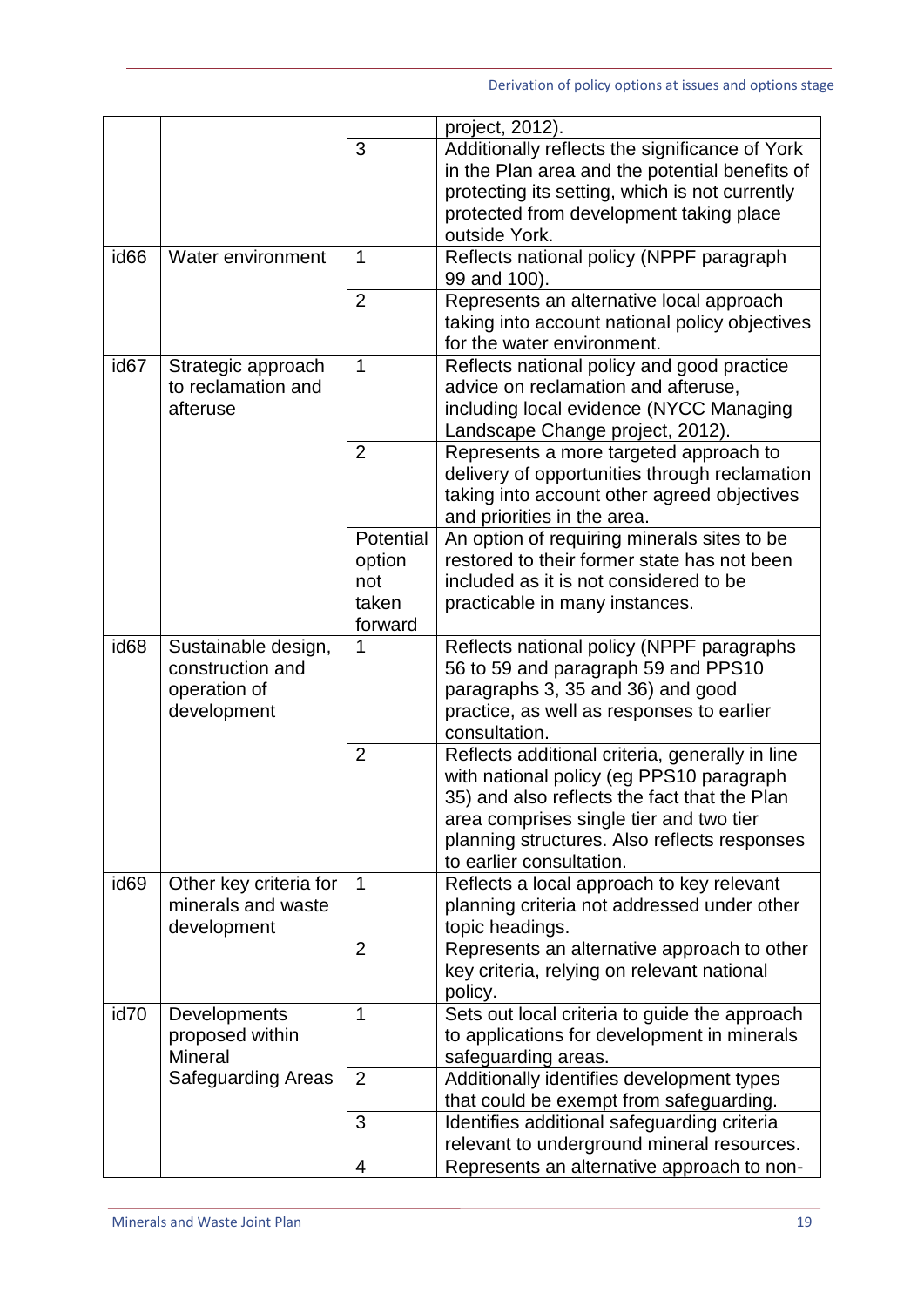|      |                                                                       |             | mineral development in areas with<br>underground coal resources taking into<br>account the statutory role of the Coal<br>Authority.                                                                         |
|------|-----------------------------------------------------------------------|-------------|-------------------------------------------------------------------------------------------------------------------------------------------------------------------------------------------------------------|
| id71 | Consideration of<br>applications in<br>minerals<br>safeguarding areas | 1           | Provides clarity on the approach to<br>consultation in safeguarding areas, in line<br>with BGS good practice advice on mineral<br>safeguarding (BGS 2011).                                                  |
| id72 | Coal mining legacy                                                    | $\mathbf 1$ | Reflects a local approach to addressing coal<br>mining legacy issues in new development<br>proposals, taking into account responses to<br>earlier consultation.                                             |
|      |                                                                       | 2           | Represents an alternative approach relying<br>on national policy and the statutory role of<br>the Coal Authority.                                                                                           |
|      |                                                                       | 3           | Represents a further alternative approach to<br>coal mining legacy issues taking into<br>account the wider planning responsibilities<br>of unitary and lower tier planning authorities<br>in the Plan area. |

AONB - Area of Outstanding Natural Beauty

BGS - British Geological Survey

CD&E - Construction, Demolition and Excavation waste

C&I - Commercial and Industrial waste

DCLG - Department of Communities and Local Government

LACW - Local Authority Collected Waste

LLRW - Low Level Radioactive Waste

MPA - Mineral Planning Authority

NP - National Park

NPPF - National Planning Policy Framework

NYCC - North Yorkshire County Council

NY LAA - North Yorkshire Local Aggregate Assessment

PPS10 - Planning Policy Statement 10

SA - Sustainability Appraisal